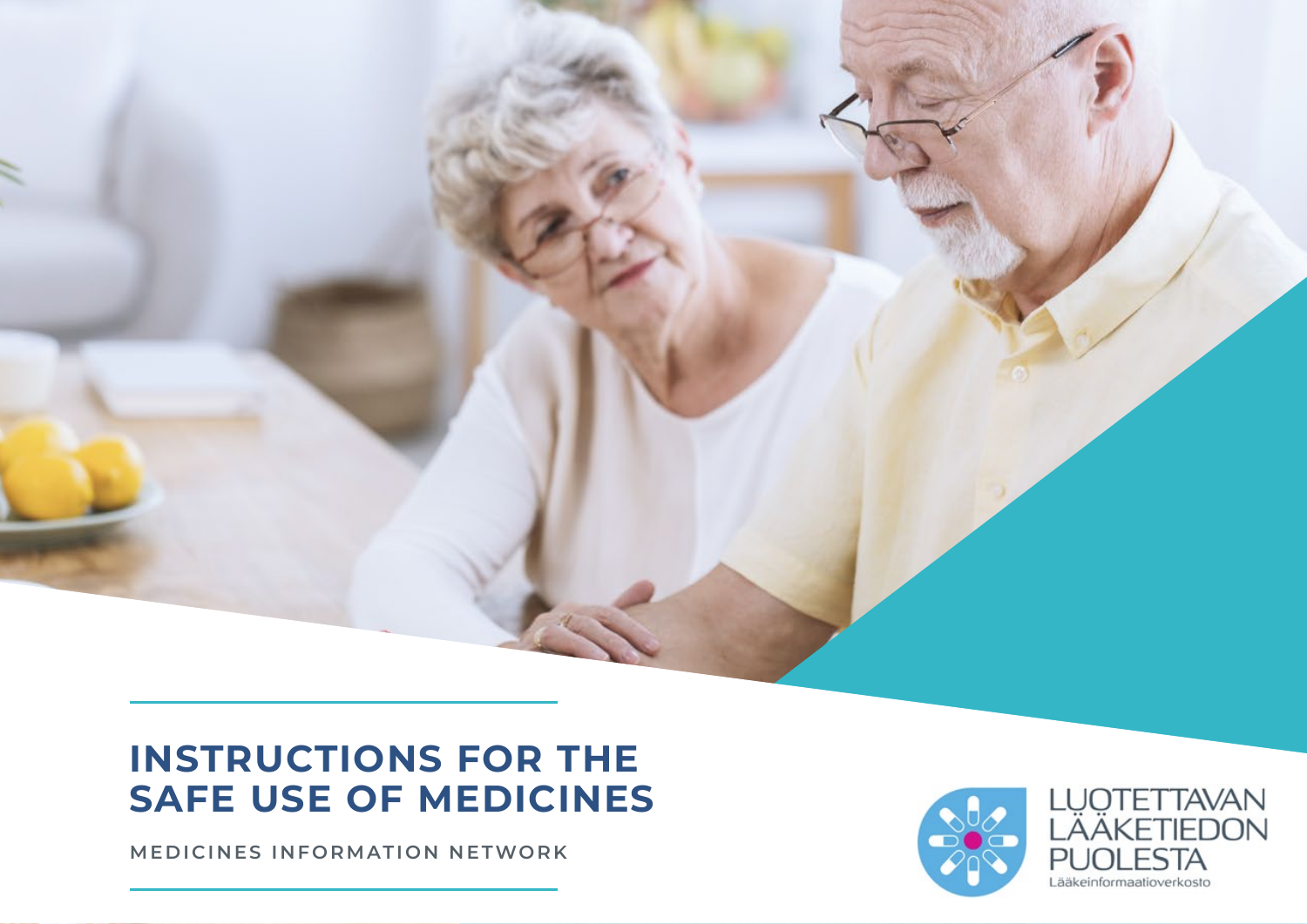## **Instructions for the safe use of medicines**

Do you take any medicines? If you do, this guide is for you.

There are many things to consider when using medicines.

This guide contains important instructions on the use of medicines.

The medicine has been prescribed to you to cure an illness, to prevent an illness or to alleviate the symptoms of an illness.

This guide tells you how to use medicines correctly and safely. The medicine will help only if you take it at the right time, in the right amounts and in the right way.

#### **Always ask health care or the pharmacy for advice if you are unsure!**

Health care means places such as the health centre, and the doctors and nurses working there. Under the law, doctors and the pharmacists at the pharmacy have the obligation to advise on the right and safe use of medicines.

**Please note that, although they are not mentioned in this guide, there may also be other instructions related to your medicine.** 

23 December 2019, updated on 1 February 2022 National Medicines Information Network

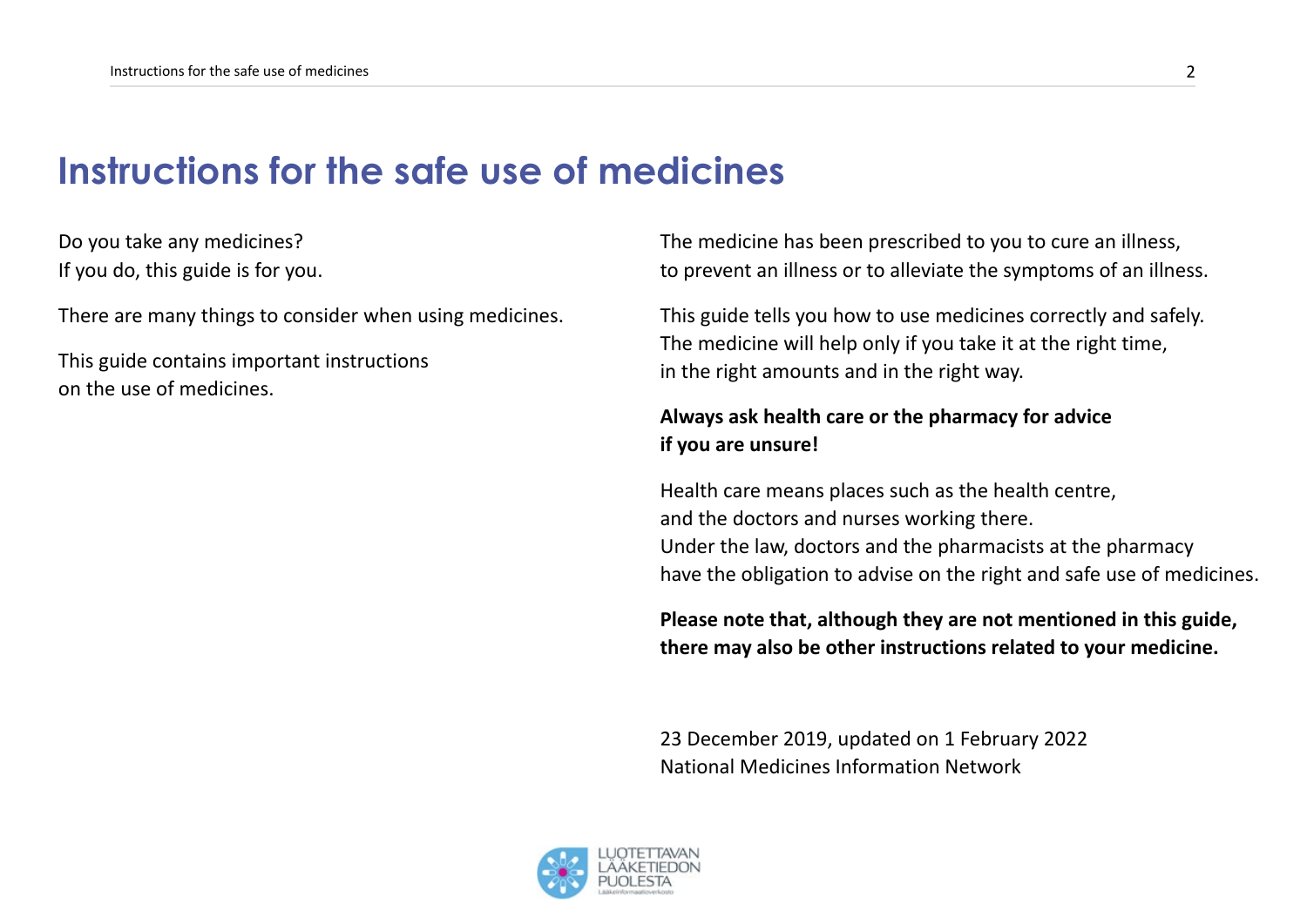### **Contents**

#### Part [I: Safe use of medicines](#page-3-0) 4

- 1. [How do I participate in the planning of my medication?](#page-3-0) 4
- 2. [What medicine forms are there?](#page-4-0) 5
- 3. [How do I administer my medicine?](#page-5-0) 6
- 4. [Can I cut my medicine in half or crush it?](#page-8-0)
- 5. [What kind of aids exist for taking medicine?](#page-9-0) 10
	- [5.1Dose-dispensing by the pharmacy](#page-9-0) 10
- 6. [What should I do if I forget to take my medicine?](#page-10-0) 11
- 7. [What should I do if I take too much medicine?](#page-10-0) 11
- 8. [How does the list of medicines help me?](#page-11-0) 12
	- 8.1 [What is the list of medicines?](#page-11-0) 12
- 9. [How do I monitor whether my medication is in order?](#page-13-0) 14
- 10. [Why and how is medication discontinued?](#page-14-0) 15
- 11. How do I store my medicines? 15
- [12.How do I dispose of expiredand unnecessary](#page-15-0) [medicines?](#page-15-0) 16
- 13. [Where can I find reliable information about](#page-16-0) [my medicines?](#page-16-0) 17





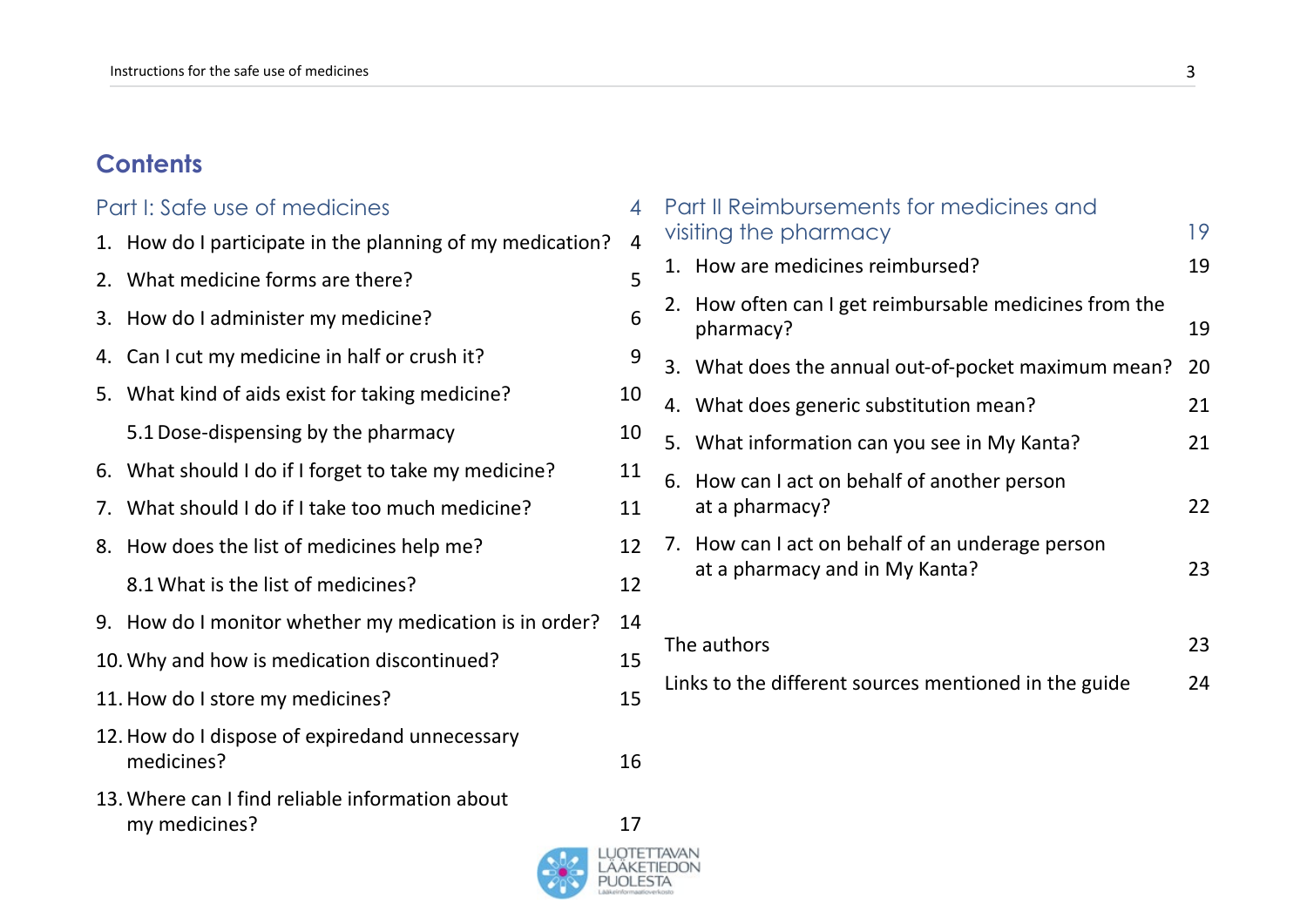## <span id="page-3-0"></span>**PART I: Safe use of medicines**

### 1. How do I participate in the planning of my medication?

You, the doctor and the pharmacy all participate in the planning of your medication. It is important that you discuss your medicines with the doctor and at the pharmacy.

You can participate in the following ways:

- Plan your medication together with the doctor.
- Tell the doctor about matters that affect the choice of the medicines, such as your drug allergies.
- Tell the doctor if you do not have enough money for the medicines.
- Make sure that you know why, how and when you take the medicines.
- Always ask, if something is not clear to you.

Follow the instructions that you receive from the doctor or the pharmacy.



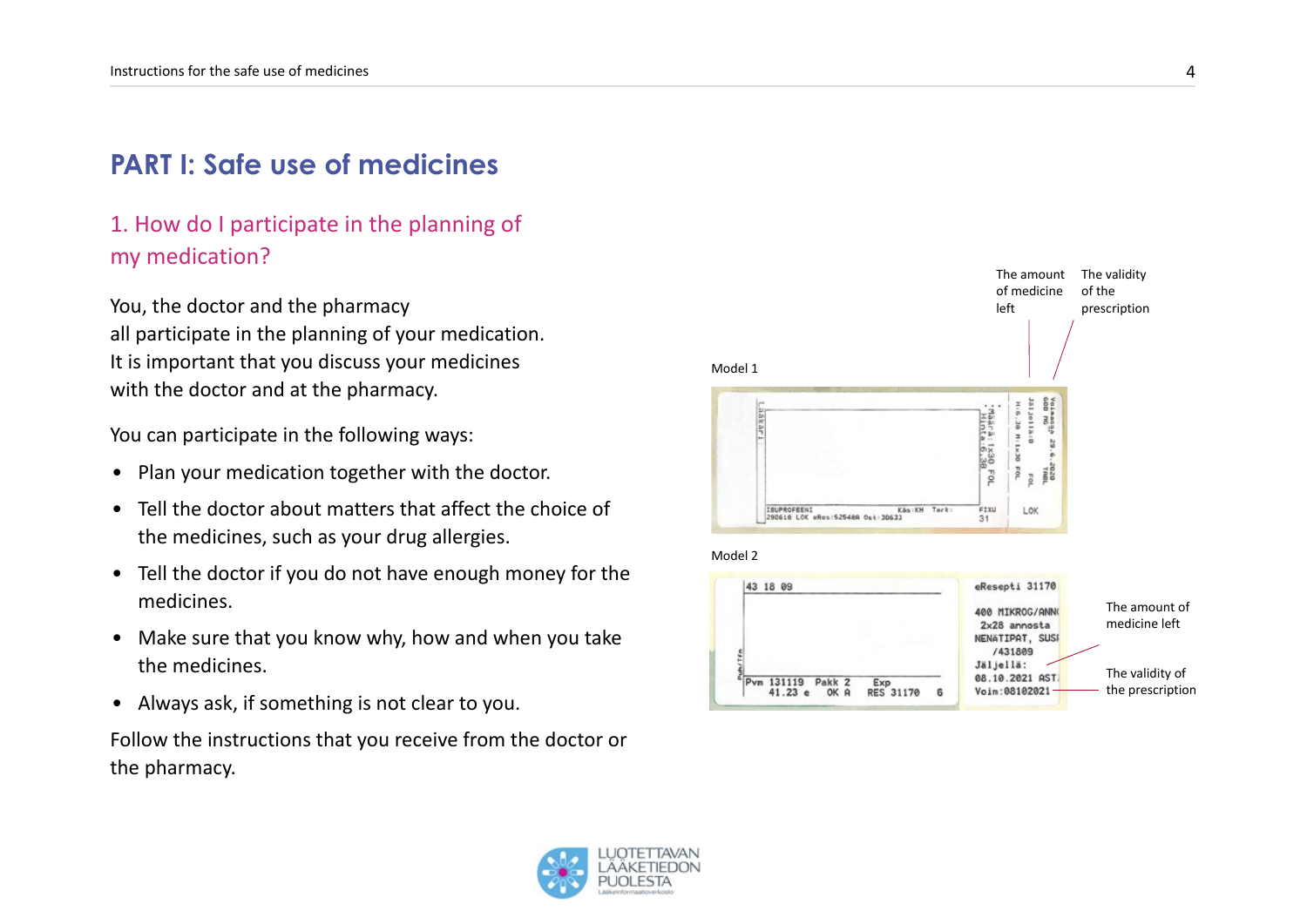#### <span id="page-4-0"></span>2. What medicine forms are there?

Medicines come in different forms. The different forms of medicine include tablets, drops and creams. Each medicine form involves matters that you must consider when taking the medicine.

You should always check the package leaflet for information about taking your medicine before you start taking it. The package leaflet means the instructions inside the package.

Keep the package leaflet. If it is difficult to keep is inside the package, you can keep it in a folder, for example.

You can also find the package leaflets on the internet.

You can ask the pharmacy or health care for more information.

Examples of different medicine forms.

- Tablets
- Capsules
- Oral dispersible tablets
- Medicated plasters
- Liquid medicines
- Injectable medicines
- Inhalable medicines
- Eye drops and eye creams
- Nasal sprays
- Suppositories and enemas
- Pharmaceutical creams
- Ear drops and ear creams
- Oral sprays

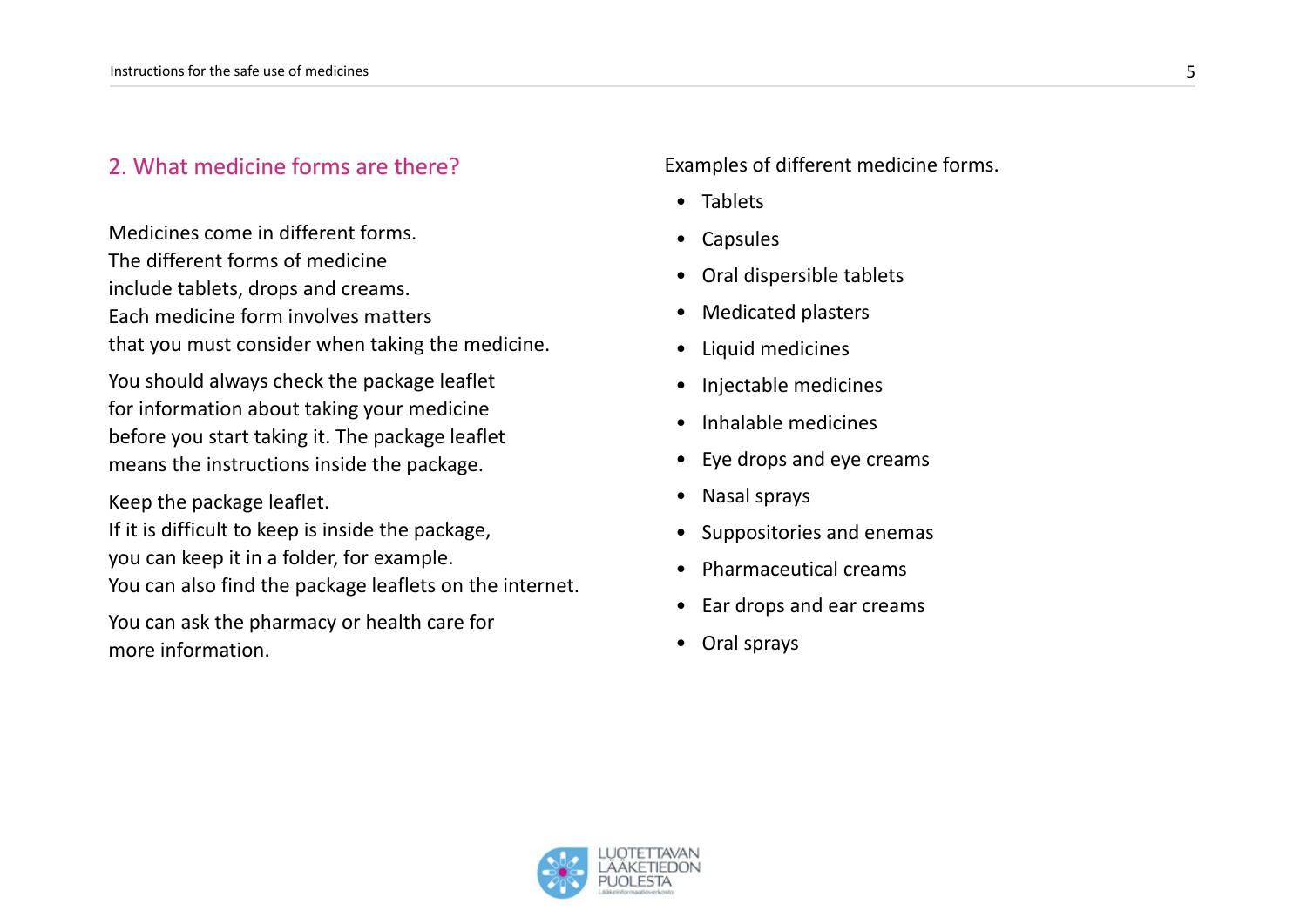#### <span id="page-5-0"></span>3. How do I administer my medicine?

Take the medicine at the right time.

Check with the doctor or the pharmacy whether you need to take your medicine at a certain time of the day.

#### **• Once a day:**

Take the medicine once a day and at the same time every day, for example, at 8 o'clock in the morning.

**• Twice a day:**

Take the medicine every 12 hours, in the morning and in the evening.

#### **• 3 times a day:**

Take the medicine every 8 hours, early in the morning, during the day and late in the evening.

#### **• 4 times a day:**

Take the medicine every 6 hours: early in the morning, during the day, in the evening and late in the evening just before you go to bed.

In other words, take the medicine at regular intervals during the 24 hours.

If the instructions tell you to take the medicine 3 times a day, you can take the medicine at 7.00, 15.00 and 24.00, for example. You can change the times to suit your daily rhythm.

You usually do not need to wake up at night to take your medicine. If you have to take the medicine several times a day, ask your doctor when is the best time to take it.

**A course of medicine** means that you take the medicine only for a short time, for example, antibiotics for one week.

**Regular medication** means that you take the medicine at regular intervals, usually every day. For example, you must take a blood thinning medicine

every day according to the doctor's instructions. Regular medication usually lasts long and you may have to take for the rest of your life.

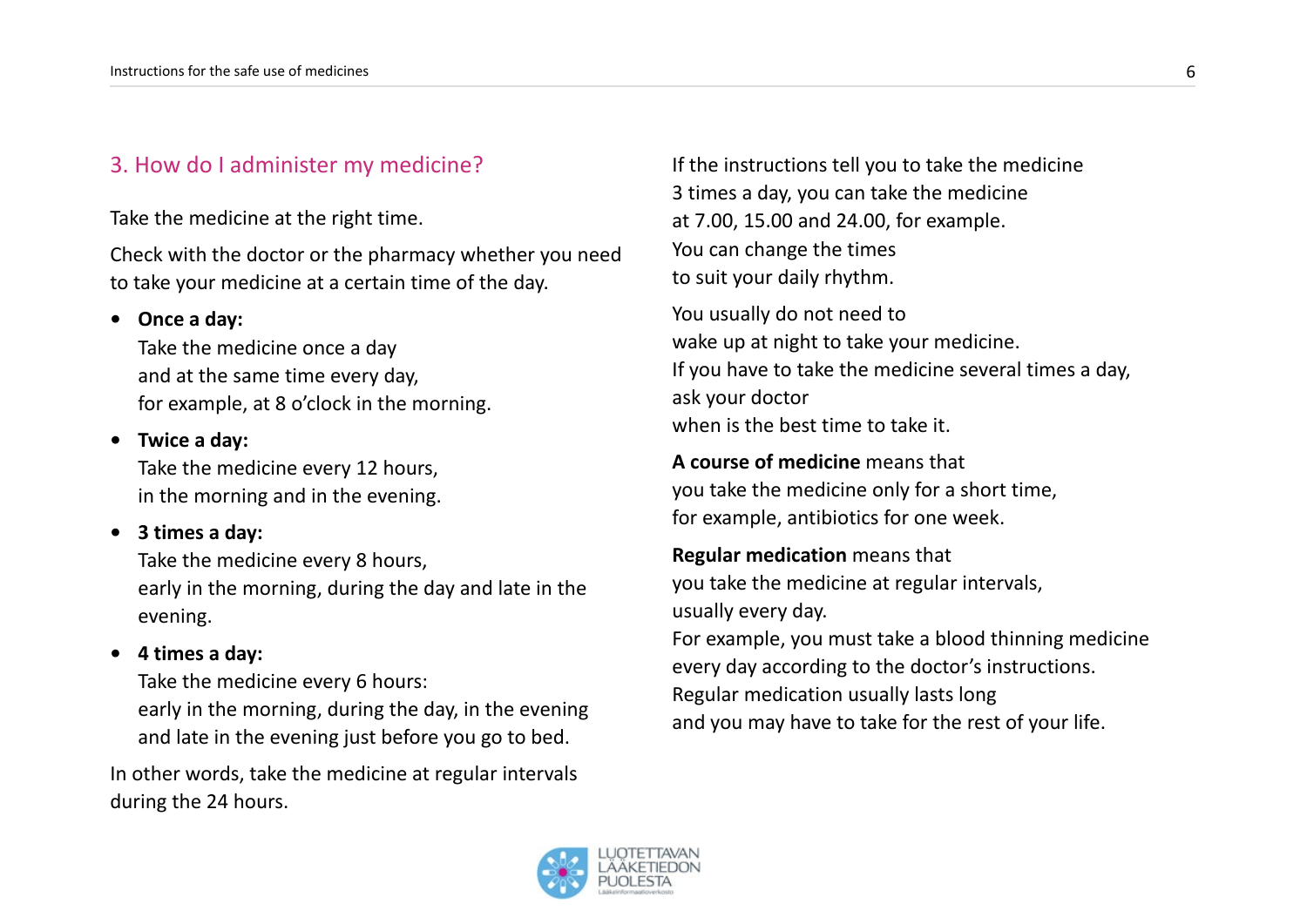**A medicine taken as required** means that you take it only if you have a symptom. For example, you take a pain-killer when you have a headache. Always ask your doctor how long your medication is for.

**Some medicines are taken on an empty stomach and some with food.**

**On an empty stomach** means that you take the medicine one hour before eating or two hours after eating.

When you have to **take the medicine with food**, porridge or a sandwich and some water is enough.



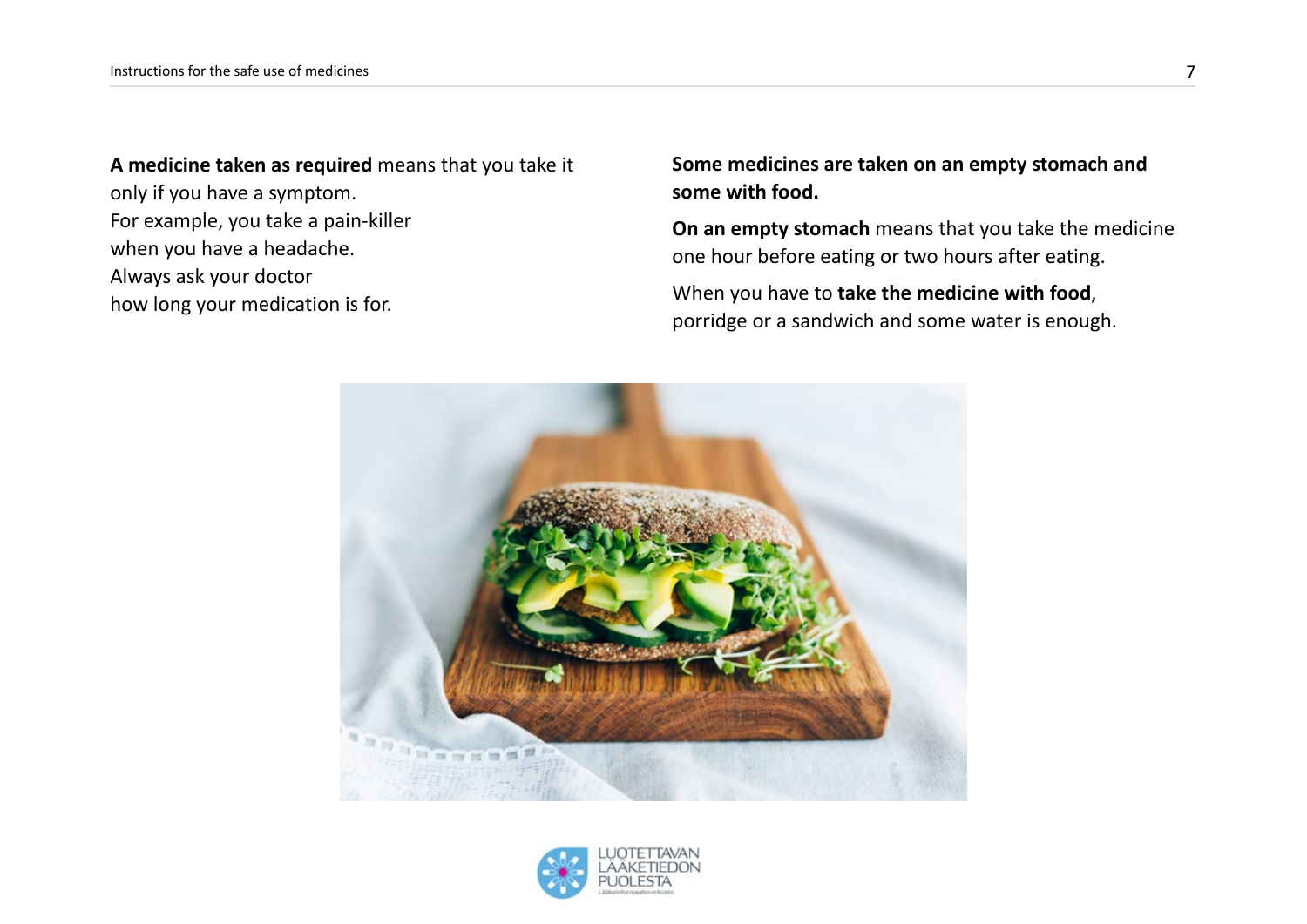Stand or sit when you take the medicine. Do not lie down straight after you have taken the medicine.

Always drink at least one glass of water when you take the medicine.

If it is difficult for you to swallow the medicine,

- try swallowing the medicine with yoghurt, buttermilk or berry soup if you are allowed to eat at the same time.
- cut the medicine in half if you are allowed to do it.
- If necessary, ask the pharmacy for aids or a liquid that makes swallowing easier.
- ask your doctor whether it is possible to change the medicine for a different one.



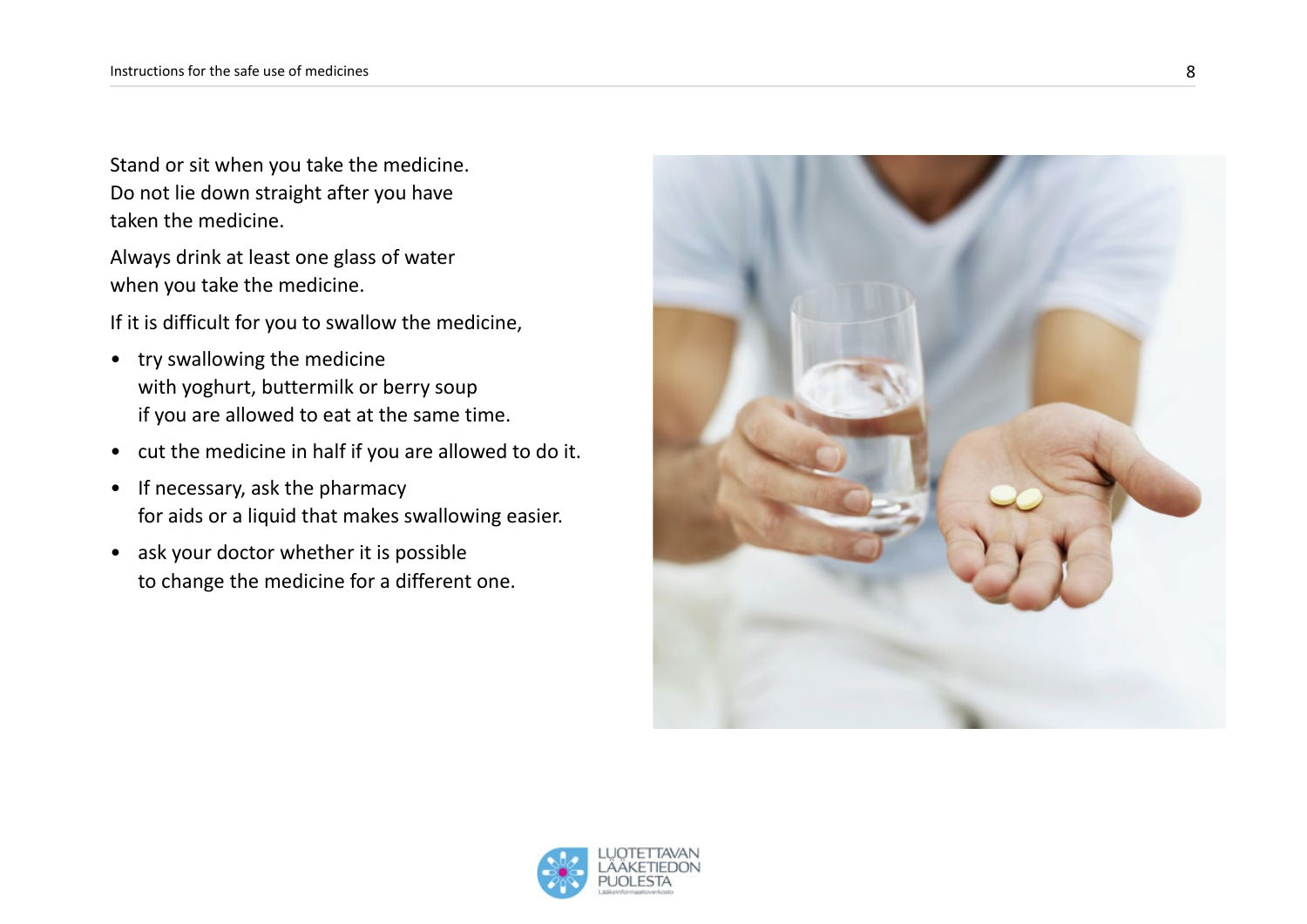### <span id="page-8-0"></span>4. Can I cut my medicine in half or crush it?

You can cut a tablet in half if it has a groove, a line in the middle. You must usually not cut or crush capsules.

There are also tablets that you must not cut in half or crush.

If you cut such tablets in half of crush them, they may release too much of the drug at once.

The medicine may also affect in the wrong place in your system or cause adverse reactions.

Pharmaceutical tablets that you must not usually cut in half or crush:

- extended-release tablets and capsules, which are longacting
- enteric-coated tablets and capsules, which are absorbed in the intestine
- sublingual tablets, which are placed under the tongue

The package leaflet will tell you whether you can cut your medicine in half or crush it. Also, you can always ask the pharmacy or health care for advice.



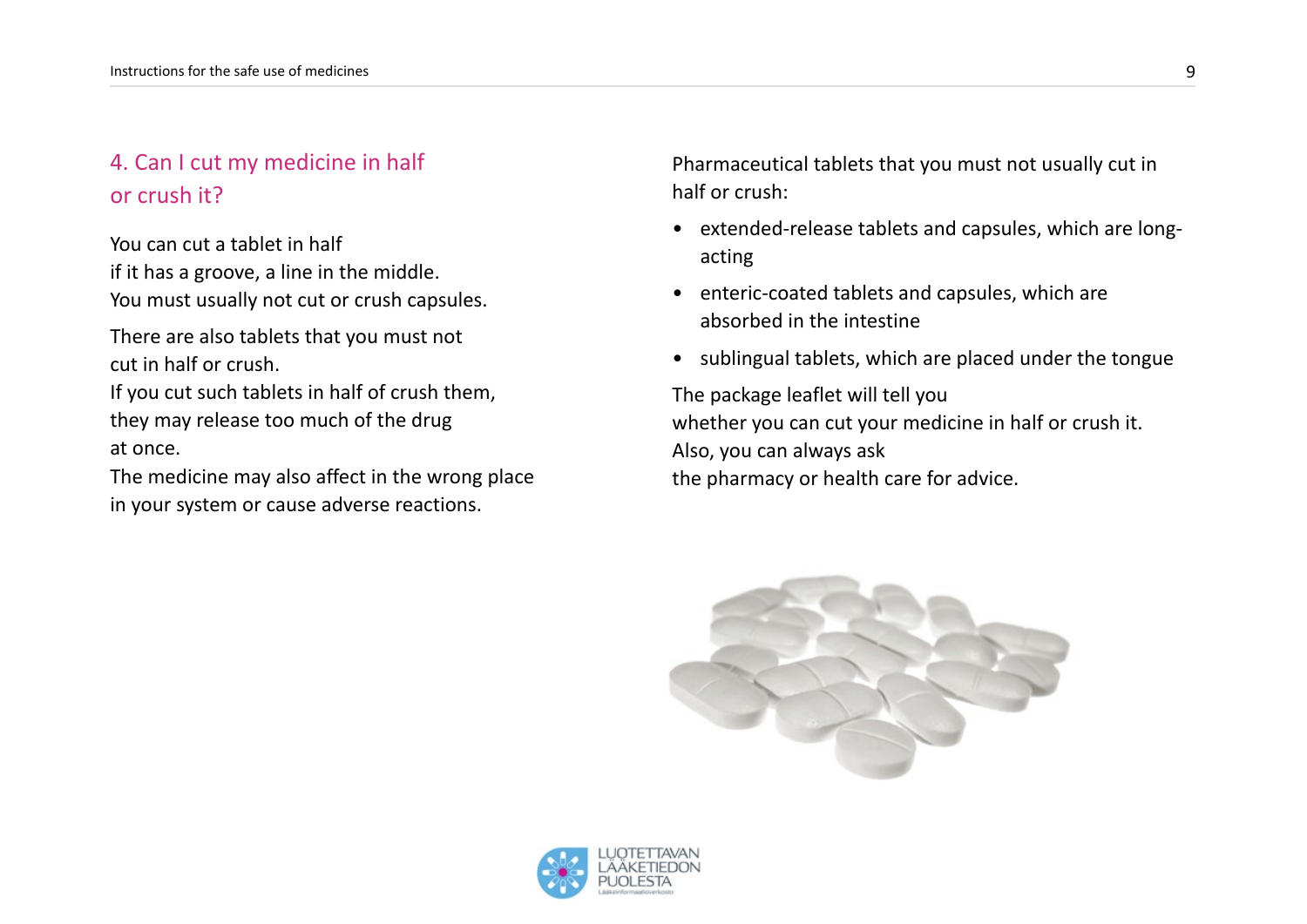### <span id="page-9-0"></span>5. What kind of aids exist for taking medicine?

There are many kinds of aids that make it easier to take the medicine.

For example, such aids include:

- pill dispensers
- tablet cutters
- tablet crushers
- eye drop guides
- openers for screw tops and caps
- medication reminders, also mobile applications



Pill dispensers

If you take a large number of medicines, you can use a pill dispenser.

Put the medicines into the pill dispenser for one week at a time, for example. The pill dispenser is also a great help if it is difficult for you to remember to take your medicine. Put a note next to the dispenser about the medicines that you cannot put inside the pill dispenser.

You can ask more about the aids at the pharmacy.

#### 5.1 Dose-dispensing by the pharmacy

Automated dose-dispensing of medicines means that a machine packs the medicines into small plastic bags. One bag contains the medicines that you take in one go.

Only medicines that you take regularly are suitable for dose-dispensing. You can usually get these single-dose bags for two weeks at a time. Your name, the names and strengths of the medicines, and the times for taking the medicines are usually marked on the dose bag.

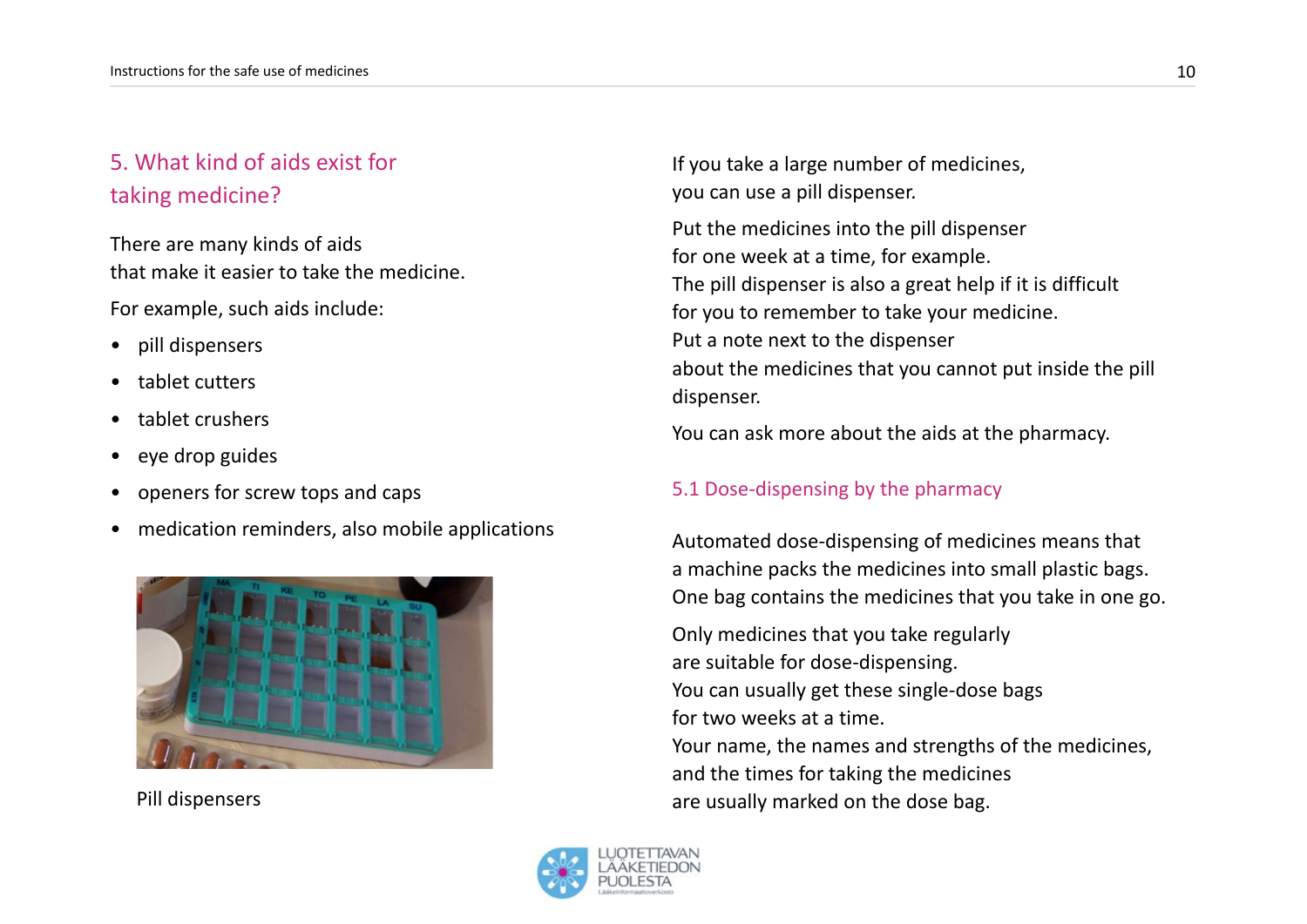<span id="page-10-0"></span>Before starting the dose-dispensing, the pharmacist checks your medication. The pharmacist checks that the medicines are compatible and do not overlap. If any of the medicines have to be changed on the basis of the check-up, the pharmacist will discuss it with the doctor. It is always the doctor who makes the decision on changes made to the medication.



Medicines in a dose bag.

### 6. What should I do if I forget to take my medicine?

If you forget to take your medicine at the right time or you vomit it, check the instructions in the package leaflet. You can also ask the pharmacy or health care for advice.

### 7. What should I do if I take too much medicine?

If you take too much medicine, see the instructions in the package leaflet. You can also ask the pharmacy, health care or the Poison Information Centre for advice.

The number of the Poison Information Centre is 0800 147 111 (calls are free). The Poison Information Centre is always open. You can call the Centre at any time of the day, even at night.

Never take medicines that have been prescribed for someone else. Do not give your own prescription medicines to anyone else.

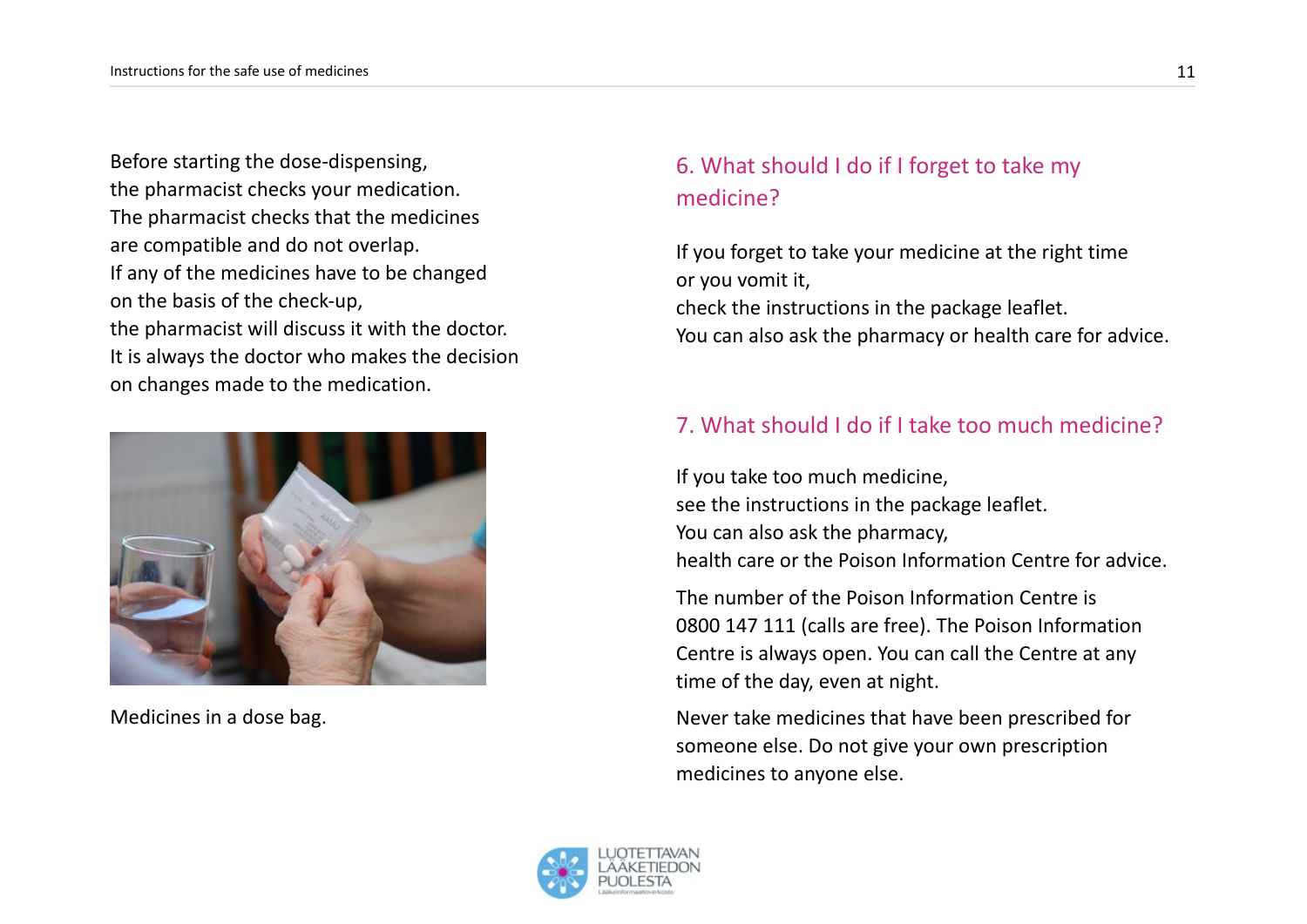#### <span id="page-11-0"></span>8. How does the list of medicines help me?

The list of medicines is an up-to-date list of all the medicines that you take. The list of medicines is important especially when you take a large number of medicines.

The list of medicines is helpful when you discuss your treatment with healthcare professionals or when your medication is planned.

The list of medicines may help you and healthcare professionals, for example,

- manage your medication as a whole: you will know your medicines and their indications when you have written them in the list of medicines.
- identify overlapping medications,
- spot medicines that are incompatible. All over-the-counter drugs, food supplements and natural products are not necessarily compatible with prescription drugs or one another.

The list of medicines also saves time as it is known what medicines you take.

#### 8.1 What is the list of medicines?

The list of medicines is a list of the medicines that you take. The list of medicines includes

- prescription medicines prescribed by a doctor
- over-the-counter medicines that you get from the pharmacy
- food supplements
- vaccines
- drug allergies.

In the list of medicines, record the names, doses and indications of all the medicinal products that you take.

The list of medicines may be on paper or it can be maintained electronically. Templates for electronic list of medicines are available online.

You can request a template for a list of medicines from health care of the pharmacy. Add the prescription drugs, over-the-counter drugs, food supplements and natural products you take to the list yourself. You can ask staff in health care or at the pharmacy to help you with drawing up the list of medicines.

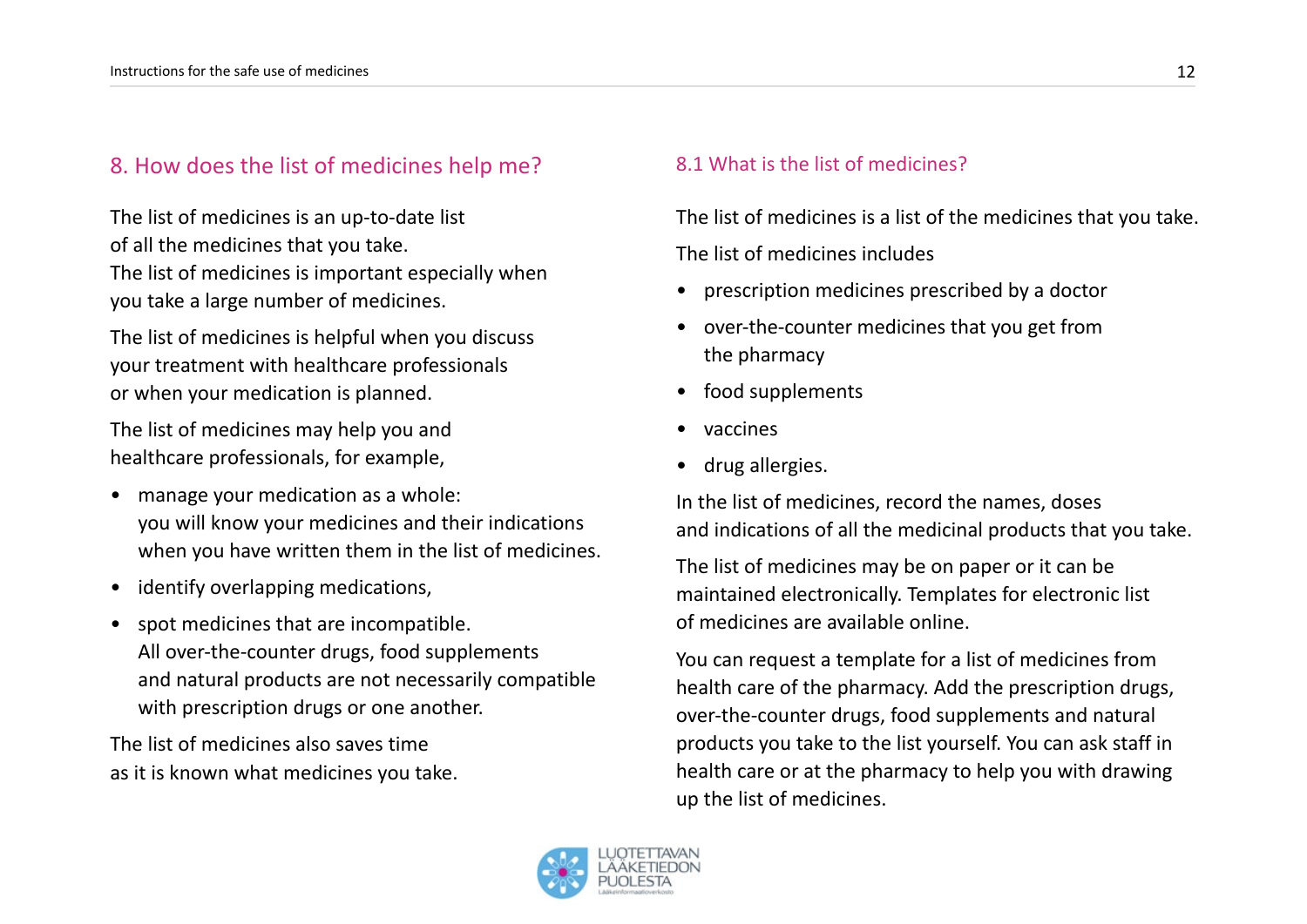#### Examples:

- Over-the-counter medicines include painkillers, heartburn medicines, nasal sprays to ease stuffiness of the nose and mild cortisone creams.
- Nutritional supplements include calcium tablets and fish oil products.
- Food supplements include products made of Saint John's wort and ginkgo. Such products are also often called natural products.

Always update your list of medicines when there are changes in your medication.

**Keep the list of medicines with you at all times and show it to the professional at the pharmacy or in health care.** 

| <b>List of medicines</b>      | Name          |                        | Enter any prescription and over-the-counter medicines, herbal remedies and food<br>supplements you are using in this form Always update the list accordingly when any changes<br>are made to your medication. Ask your doctor to also enter them in your medical record.                                             |                               |
|-------------------------------|---------------|------------------------|----------------------------------------------------------------------------------------------------------------------------------------------------------------------------------------------------------------------------------------------------------------------------------------------------------------------|-------------------------------|
|                               | Date of birth | List of medicines date | Keep the list with you at all times so that health care professionals can give you appropriate<br>treatment in the event of a sudden fit of illness or accident.<br>You may print out additional copies of the form here: www.sopivalaake.fi/laakityslista<br>You can view your prescriptions at: www.omakanta.fi/en |                               |
| Name and strength of medicine |               | Purpose of use         | <b>Dosage</b>                                                                                                                                                                                                                                                                                                        | <b>Additional information</b> |
|                               |               |                        |                                                                                                                                                                                                                                                                                                                      |                               |

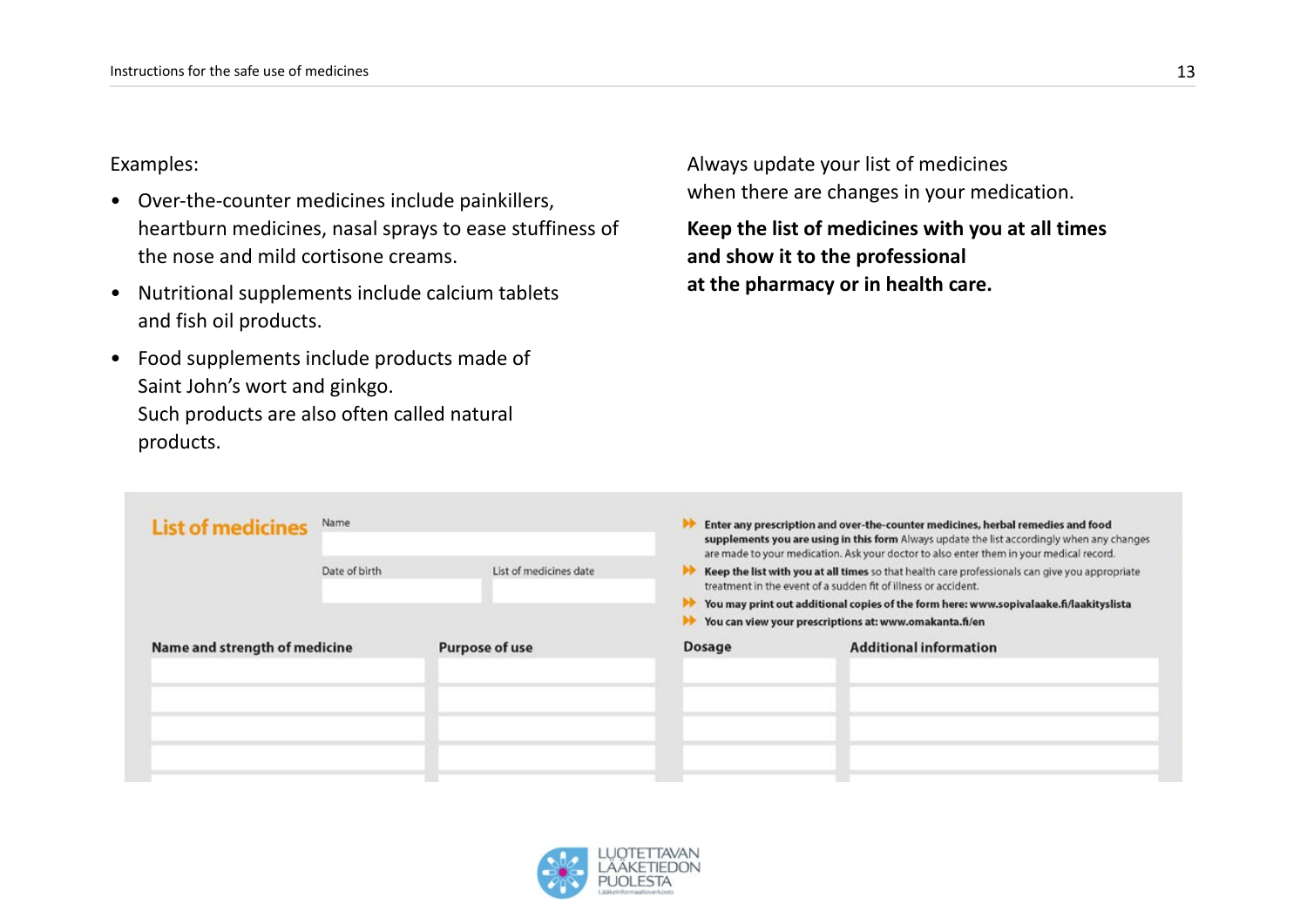### <span id="page-13-0"></span>9. How do I monitor whether my medication is in order?

You can sometimes feel that your medicinal treatment is successful yourself

when you start to feel better or the symptoms ease.

However, different tests are often needed to determine it. The monitoring of the success of the medicinal treatment also depends on the illness.

To know whether your treatment is successful, ask your doctor what the aim of your medicinal treatment is and what its intended effects are.

The success of the medicinal treatment can be monitored in the following ways, for example:

- the symptoms ease,
- the laboratory test results improve (e.g., blood pressure or blood cholesterol values),
- you have fewer seizures or they end.

The medicine may also cause adverse reactions or there may be problems in using the medicines at home. If the medicine does not help, you get adverse reactions or you have problems with taking the medicines, contact health care or the pharmacy.

You can ask your doctor or the pharmacy to review your medication as a whole. They will then ensure that the medicines you take are compatible and that you do not have any unnecessary or overlapping medications. Possible changes to your medication are always agreed together with the doctor.

You can also assess the success of your medicinal treatment with the

[Checklist for good medication](https://www.fimea.fi/documents/160140/762468/Lotta_kyselylomake_FINAL.pdf) (available in Finnish).

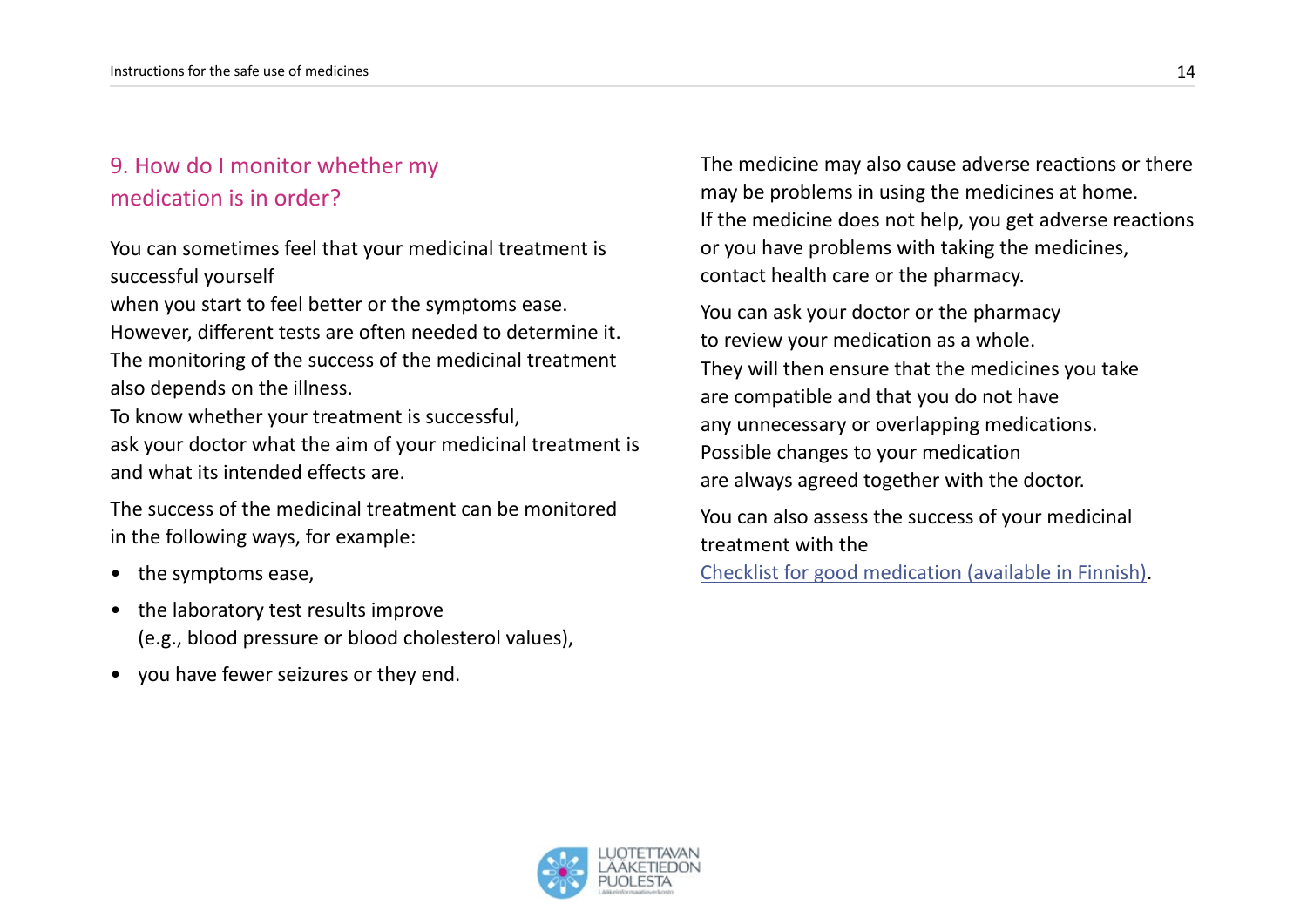### <span id="page-14-0"></span>10. Why and how is medication discontinued?

There are many different reasons for why medication may have to be discontinued. For example, the symptom may be cured, the medicine may cause adverse reactions or it may no longer help.

You can stop taking some medicines straight away and completely. However, there are many medicines that you have to discontinue gradually. Among other things, such medicines may cause withdrawal symptoms if you discontinue them suddenly.

You should therefore never stop taking a medicine before you have discussed it with the doctor. The doctor will give you instructions for how to discontinue the medication.

If you are wondering whether your medicine is necessary for you, ask your doctor. Sometimes, the doctor may suggest that you discontinue the medicinal treatment. Tell the doctor if something about discontinuing the medicine worries you. Monitor your condition after discontinuing the medicine.

#### 11. How do I store my medicines?

Correct storage of medicines guarantees that the medicines will be effective and safe until their expiry date. You will find the storage instructions on the side of the package and in the package leaflet.

- Medicines can usually be stored in room temperature  $(18-25 °C)$ .
- Some medicines must be stored in the fridge (+2–+8 °C).
- If no particular storage instructions are specified on the package and in the package leaflet, the product does not require any special storage conditions.

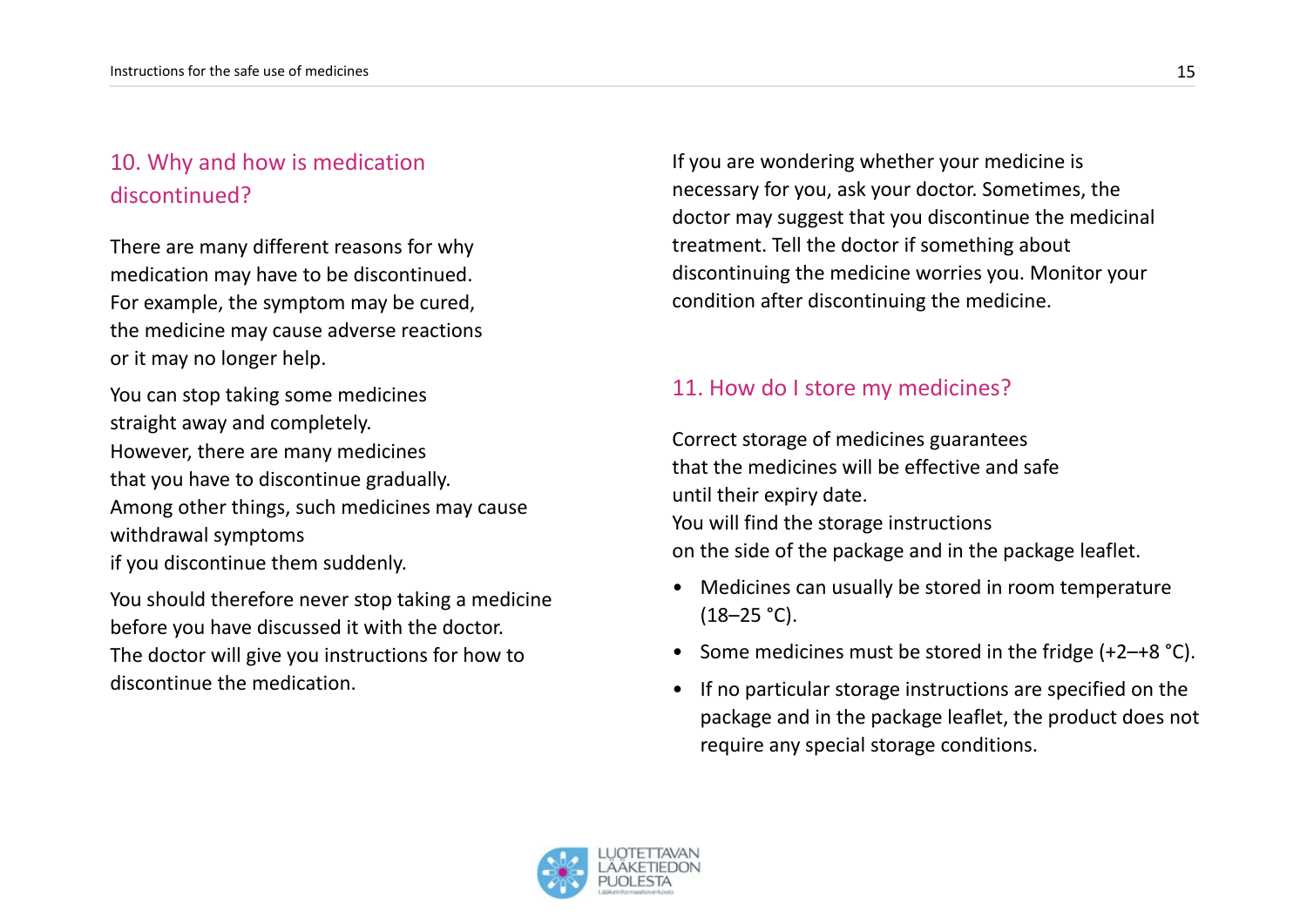<span id="page-15-0"></span>The best place for storing medicines is usually a locked medicine cabinet for example, in the kitchen or a walk-in wardrobe. Do not place the medicine cabinet into a humid space. Humidity and heat may reduce the effectiveness and safety of the medicine.

Sometimes you must use the medicine, for example, within 4 weeks or six months from opening the package. In that case, you should mark the date of opening the package on the package.

You can ask the pharmacy for advice on how to store your medicine.

### 12. How do I dispose of expired and unnecessary medicines?

Do not use expired medicines.

The shelf life of the medicine can be checked from its packaging.

For example, the following marking may be on the packaging: "Käyt. viim. 12–2025" or "EXP 12–2025". They mean that you can take the medicine until the end of December 2025.

Take expired medicines to a pharmacy to be disposed of. Also take medicines that you have not used.

Medicines are dangerous waste and require specific disposal methods.

Medicines must not be disposed of with household waste. Hand in mercury thermometers and medicines containing iodine separately from other medicines.

![](_page_15_Picture_11.jpeg)

Take expired medicines to a pharmacy to be disposed of.

![](_page_15_Picture_13.jpeg)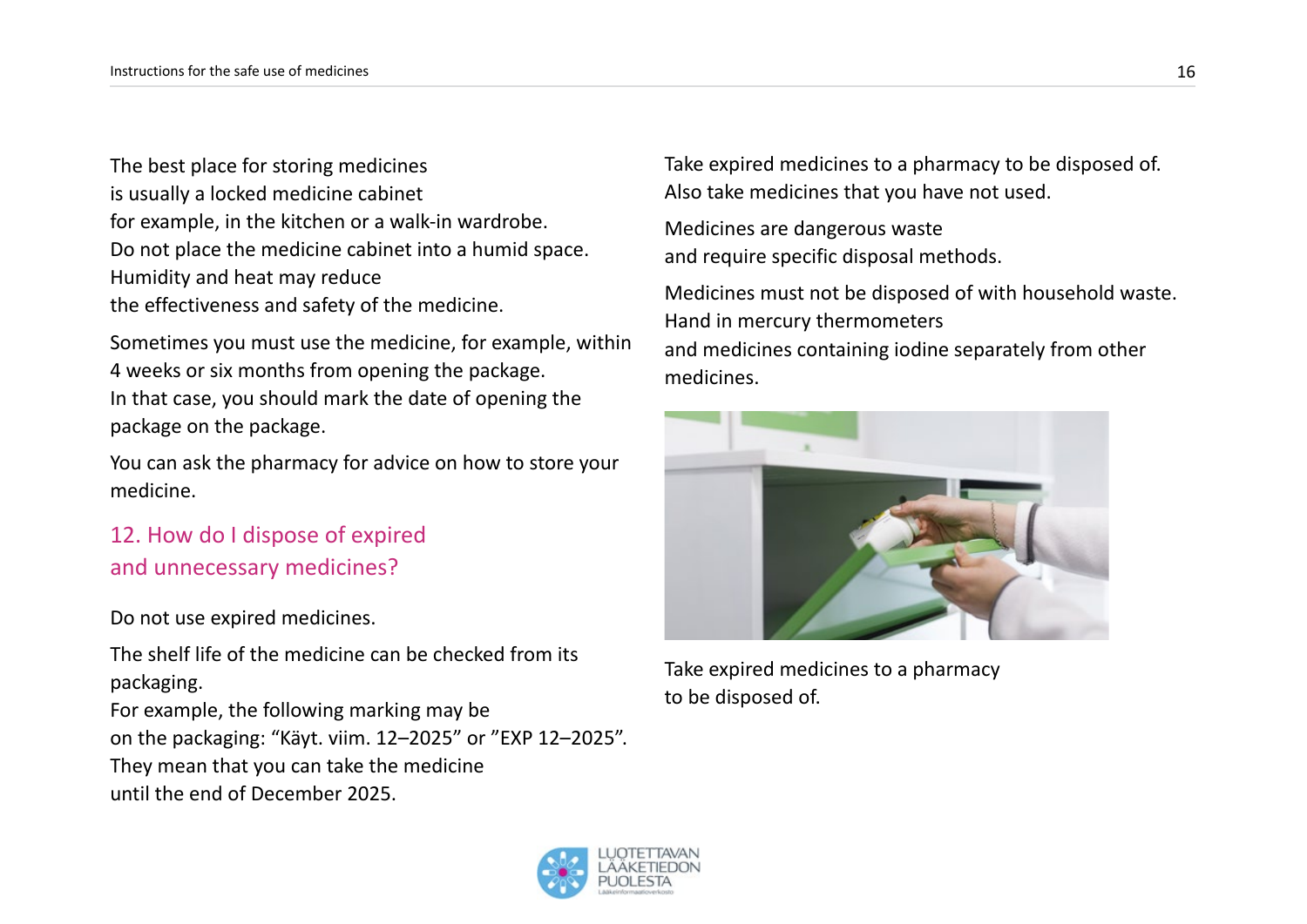### <span id="page-16-0"></span>13. Where can I find reliable information about my medicines?

In emergencies, always call the emergency number **112**.

You will find information about the medicine on the package and in the package leaflet. You can always ask the doctor, the nurse or the pharmacy about the medicine.

You can also call different helplines to ask about medicines. On the helplines, healthcare professionals answer questions.

For example, these helplines include:

- University Pharmacy's pharmaceutical advice and customer service, which you can ask about matters related to medicines by phone (tel. 0300 20200, EUR 0.69 per minute + local network charge/mobile call charge) or in a chat (free of charge).
- Teratology Information Service, which provides advice on the use of medicines during pregnancy (tel. (09) 4717 6500, 9.00–13.00 from Monday to Friday, normal call charges apply).

Reliable information on medicines is also available online. Good sources of information on medicines include the following:

- [Terveyskirjasto.fi,](https://www.terveyskirjasto.fi/terveyskirjasto/tk.koti) in which you can find information on the treatment of illnesses and on medicinal treatments (in Finnish).
- [Current Care Guidelines for patients](https://www.kaypahoito.fi/en/)
- [Apteekki.fi,](https://www.apteekki.fi/) in which you can find advice on self-care, information about the prices of medicines and pharmacy services and a template for the medication list (in Finnish).
- [A drug guide in the Terveyskirjasto health library](https://www.terveyskirjasto.fi/terveyskirjasto/tk.koti?p_teos=far), which contains information about medicinal products (in Finnish).
- [Kela.fi/laakkeet](https://www.kela.fi/web/en/medicine-expenses), in which you can find information on reimbursements for medicine expenses.
- [Kela.fi Medicinal Products Database](https://asiointi.kela.fi/laakekys_app/LaakekysApplication?kieli=en), in which you can find information about the prices of medicines.
- [Fimea, Correct use of medicines,](https://www.fimea.fi/web/en/for_public/correct-use-of-medicines) which contains information about the appropriate use of medicines.

![](_page_16_Picture_16.jpeg)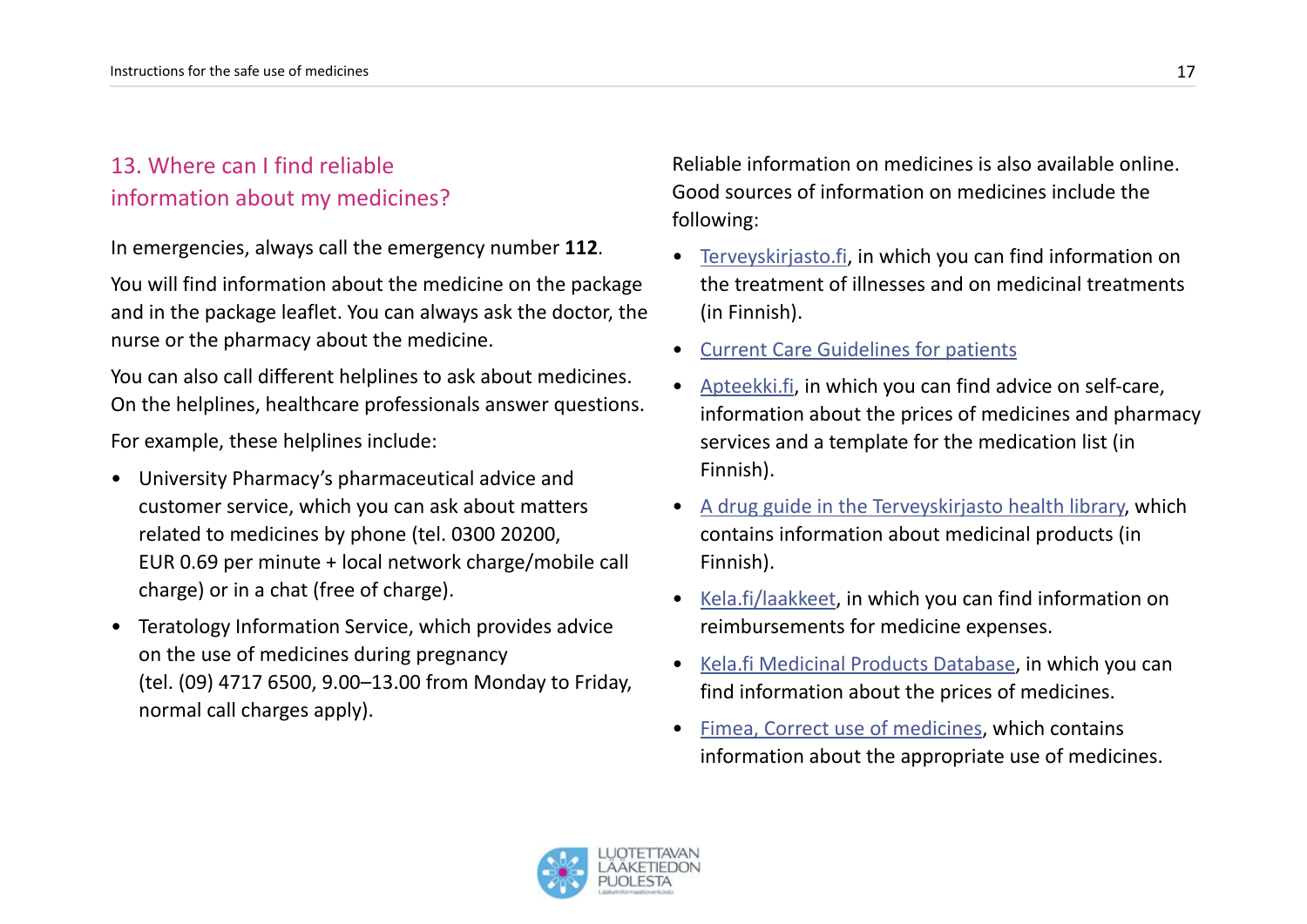- [The Medicines Education Portal,](https://www.tervekoululainen.fi/en/home/medicines-education/medicines-education-collaboration/) which contains basic information on medicines.
- [Lääketalo \(House of medicine\) in the Health Village](https://www.terveyskyla.fi/laaketalo)  [service,](https://www.terveyskyla.fi/laaketalo) which contains information about medication, the appropriate use of medicines and problem situations (in Finnish).
- [Facebook site: Tunne lääkkeesi \(Know your medicines\)](https://www.facebook.com/tunnelaakkeesi/?fref=ts), through which the National Medicines Information Network distributes information on medicines (in Finnish).

![](_page_17_Picture_4.jpeg)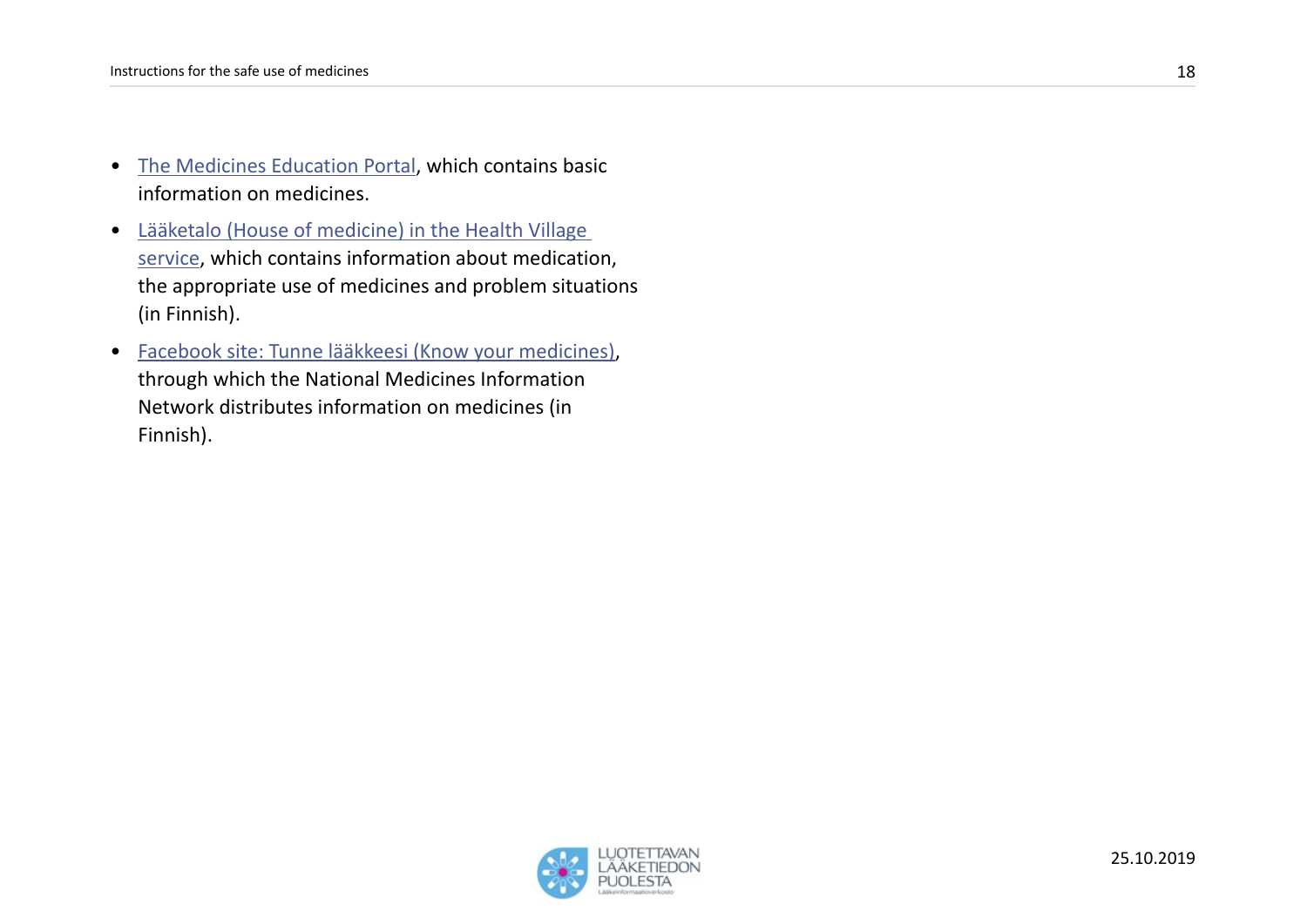### <span id="page-18-0"></span>**PART II Reimbursements for medicines and visiting the pharmacy**

#### 1. How are medicines reimbursed?

Kela pays a reimbursement for the medicines that a doctor has prescribed to you.

You usually get the Kela reimbursement directly at the pharmacy. Medicines are reimbursed according to different reimbursement categories. The rates for medicines are basic and special rate of reimbursement. Medical certificate B written by the doctor is required for the special rate of reimbursement. The certificate is submitted to Kela.

Medical certificate B is not required for the basic rate of reimbursement.

The different reimbursement categories of medicines are described on [Kela's website](https://www.kela.fi/web/en/medicine-expenses). You can also ask about them at the pharmacy. Always take with you your Kela card or the patient instructions when you visit the pharmacy.

The reimbursements for medicines have an initial deductible, which is valid for one calendar year at a time. In 2022, the initial deductible is EUR 50. This means that

you pay the full price of your medicines at the beginning of the year until you reach the limit of the initial deductible, EUR 50. After that, you will get the reimbursement for the medicines. The initial deductible is applied from the beginning of the year of the person's 19th birthday.

All medicines are not reimbursed by Kela. You can ask for more information about reimbursements at the pharmacy.

### 2. How often can I get reimbursable medicines from the pharmacy?

You can get medicines from the pharmacy for a maximum of 3 months at a time. It means 90 days of medication. The pharmacy uses the dosage instructions to calculate how many packages of the medicine Kela will reimburse at a time.

You will not get more medicine from the pharmacy until you have almost used the product you bought the previous time. The pharmacy calculates the time between your purchases on the basis of the dosage instructions in the prescription.

![](_page_18_Picture_13.jpeg)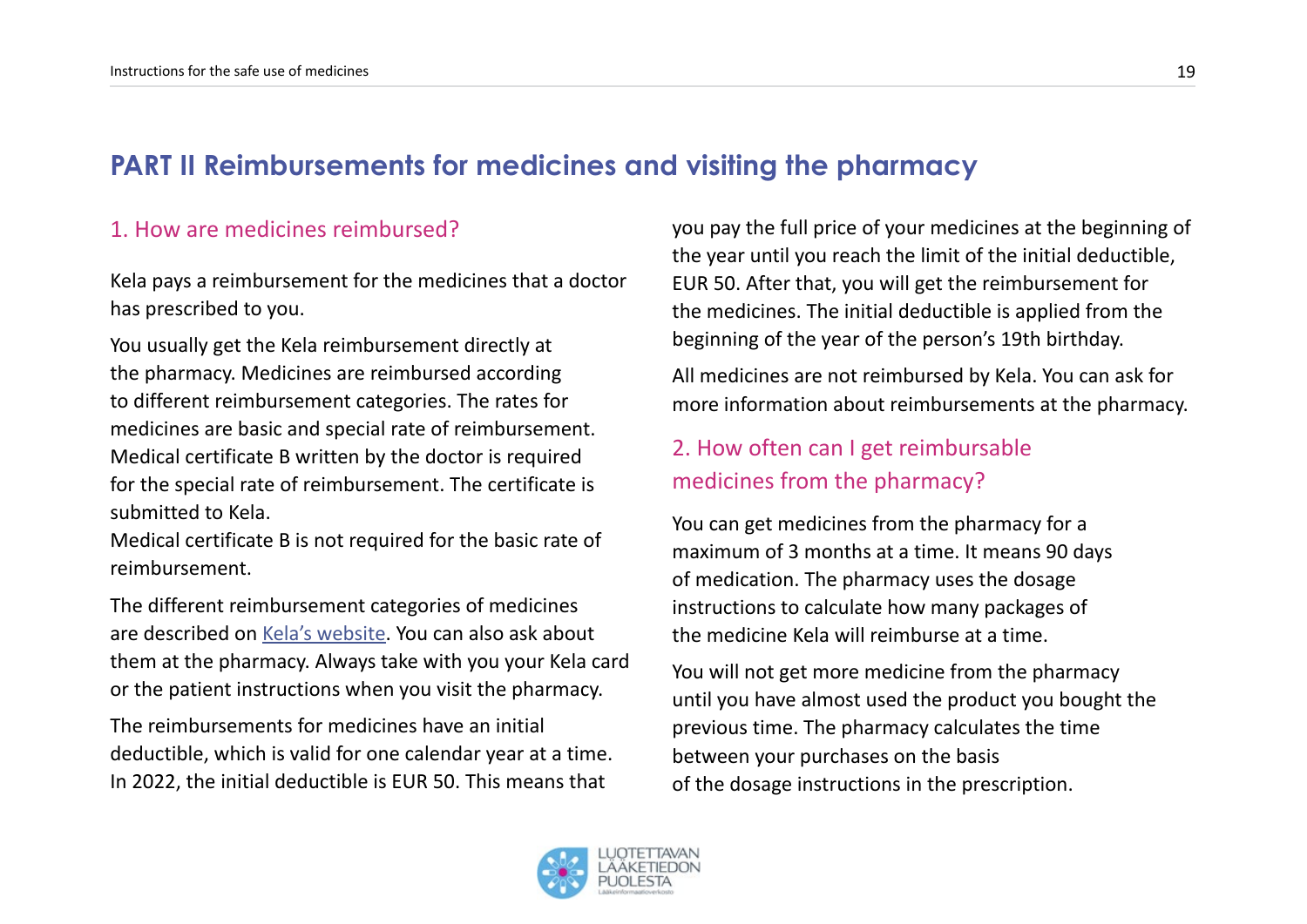<span id="page-19-0"></span>You can buy the reimbursable medicine at the earliest

- three weeks before the previous batch ends, if the amount you bought previously was for three months' use.
- two weeks before the previous batch ends, if the amount you bought previously was for two months' use.
- one week before the previous batch ends if the amount you bought previously was for one month's use or less.

### 3. What does the annual out-of-pocket maximum mean?

The reimbursed medicine expenses have an annual initial deductible, a so-called annual out-of-pocket maximum. In 2022, the annual out-of-pocket maximum is 592,16. The initial deductible (EUR 50)

is included in the annual out-of-pocket maximum.

When you have reached the out-of-pocket maximum, you will only pay EUR 2.50 for your reimbursable medicine for the rest of the year.

Kela monitors your medicine expenses. When you exceed the out-of-pocket maximum, Kela will notify you and the pharmacy.

#### Reimbursements for medicine expenses 2022 **Kela**

![](_page_19_Figure_11.jpeg)

![](_page_19_Picture_12.jpeg)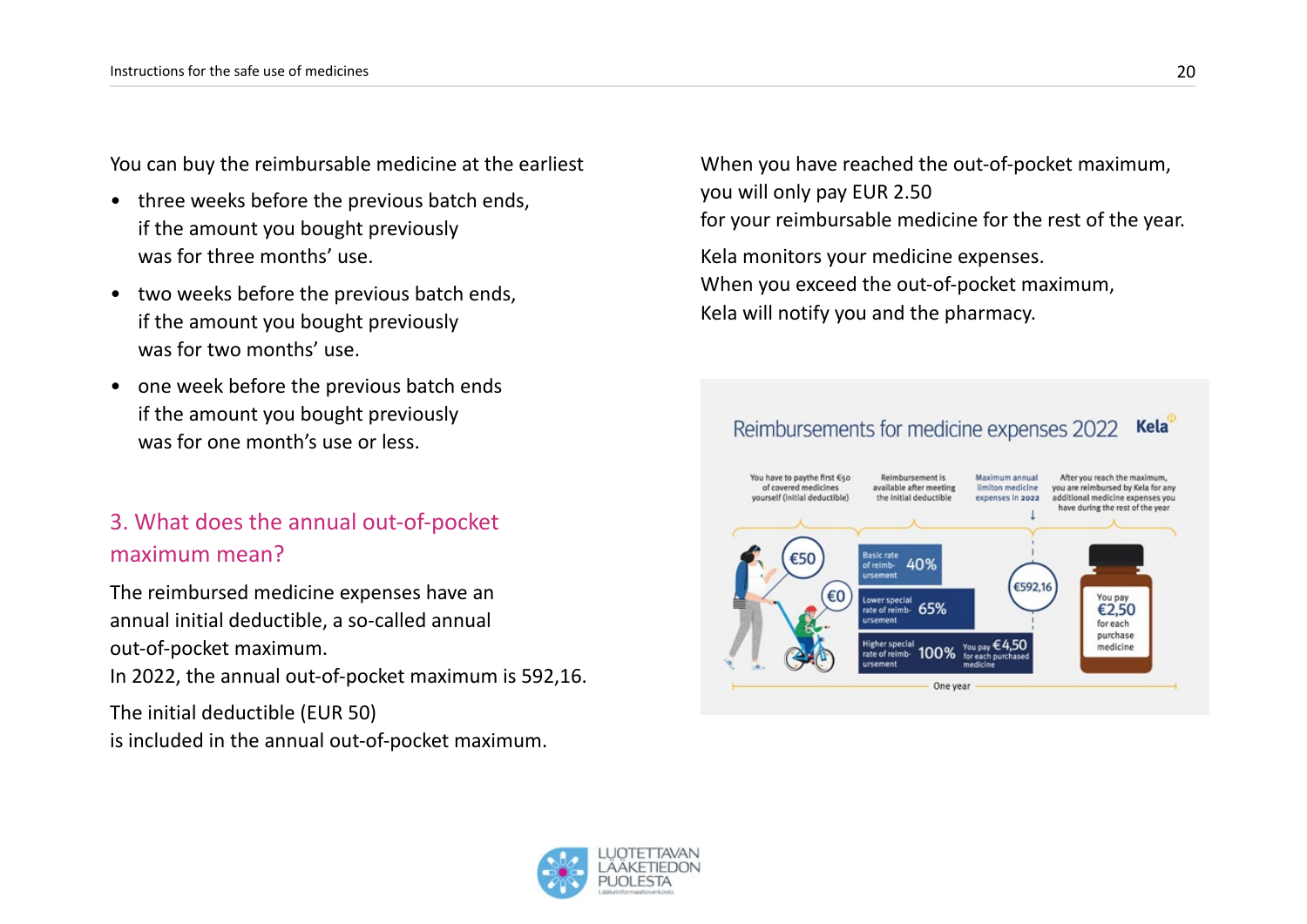#### <span id="page-20-0"></span>4. What does generic substitution mean?

The pharmacy has the obligation to tell you, if there is a cheaper version of the medicine. Your consent is required for generic substitution. With your consent, the medicine can be changed for a cheaper corresponding product. However, you always have the right to refuse

generic substitution.

In that case, you will pay the part exceeding the cheaper price.

The prescriber of the medicine may also prohibit the substitution

based on medical or care-related justifications.

You will then get a reimbursement for the whole price.

Generic substitution is safe.

Mutually interchangeable products contain

an equal amount of the same active substance.

#### 5. What information can you see in My Kanta?

My Kanta is a web service for citizens.

In My Kanta, you can see what information has been recorded about you and your medicines in health care. You can log into the service on the Kanta services website and at omakanta.fi.

My Kanta shows

- your prescriptions,
- the entries related to your treatment,
- your laboratory and X-ray results,
- the information of a child aged under 10, whose guardian you are.

In My Kanta, you can

- request the renewal of a prescription
- save your living will or organ donation testament,
- give consent to the disclosure of your personal data or prohibit its disclosure,

![](_page_20_Picture_23.jpeg)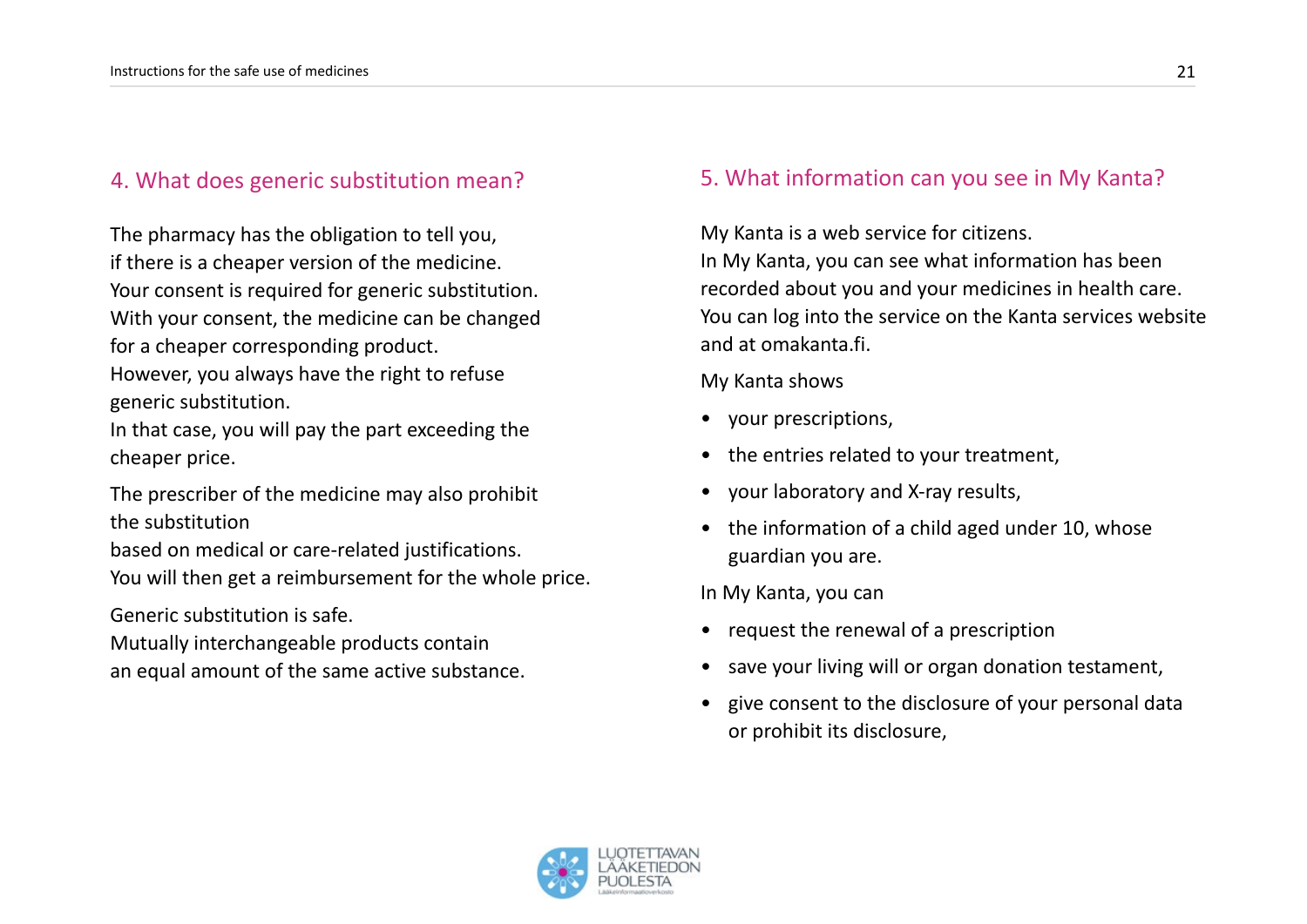- <span id="page-21-0"></span>• give consent to the disclosure of prescription details to a pharmacy in another European country,
- browse your health information.

To use My Kanta, you must have a Finnish personal identity code and will need to identify yourself.

For identifying yourself, you can use

- your online banking codes,
- a mobile certificate,
- an electronic ID card.

### 6. How can I act on behalf of another person at a pharmacy?

Another person can get your medicines from the pharmacy for you.

Acting on your behalf is possible if the other person brings with them your patient instructions for the prescription or your Kela card.

It is also possible if you have given the person an electronic mandate for acting on your behalf at the pharmacy in [Suomi.fi Web Service.](https://www.suomi.fi/e-authorizations)

The person fetching the medicine must know what medicine they should buy.

If the person fetching the medicine uses the mandate, they must also know your personal identity code.

An electronic authorisation granted through [Suomi.fi Web Service](https://www.suomi.fi/e-authorizations) is required for managing other matters related to prescriptions at pharmacies. The authorisation may also be the consent form for the prescription after it has been filled in and signed. You can get it from pharmacies, health care or Kela's service points.

If you authorise another person, that person can go to the pharmacy and

- find out the medicines you take
- request a summary of the medicines that you take
- request that your prescription is invalidated when you no longer need the medicine.
- request a renewal of your prescription.

![](_page_21_Picture_20.jpeg)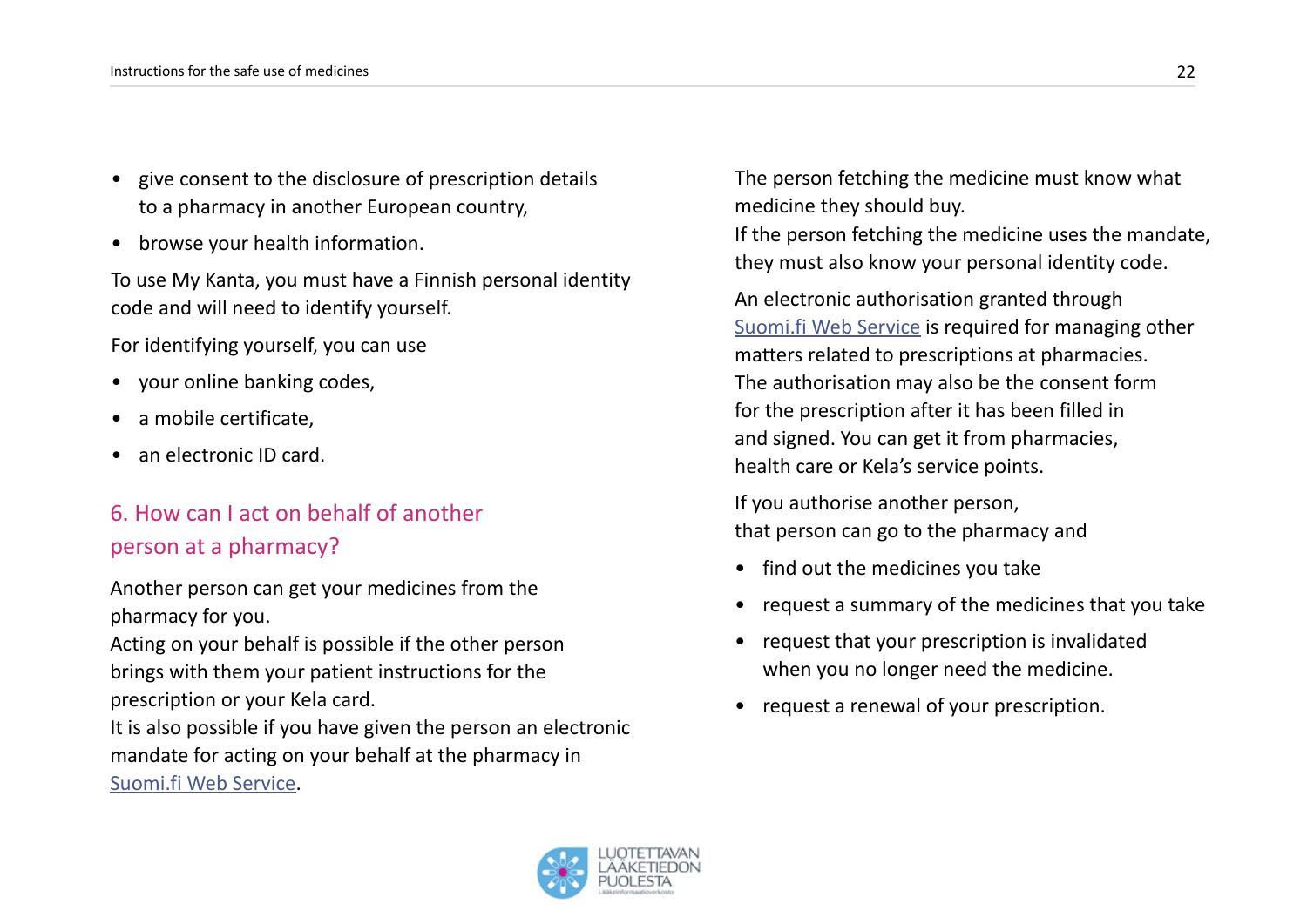### <span id="page-22-0"></span>7. How can I act on behalf of an underage person at a pharmacy and in My Kanta?

The guardian of an underage child can manage all the matters related to the child's prescriptions at the pharmacy and in health care.

The guardian may act on behalf of their child in My Kanta. The guardian signs into My Kanta using their own username and password.

At the top of the page, the guardian selects the link to the child's information.

The guardian then selects the child whose information they want to see.

The guardian can do the following on behalf of the child in My Kanta:

- view prescriptions and health information that has been recorded in the Kanta services as from 1 August 2016,
- request the renewal of a prescription,
- confirm receipt of information concerning the services,
- give consent concerning the Kanta services.

#### The authors

This guide has been drawn up by the Medicines Information Network's working group on medicines information for medicine users.

The first version of the guide was drawn up in 2019 by:

- Katri Hämeen-Anttila, Head of Research and Development, Finnish Medicines Agency Fimea
- Annika Koivisto, Expert Pharmacist, The Association of Finnish Pharmacies
- Tarja Pajunen, Senior Specialist, SOSTE Finnish Federation for Social Affairs and Health
- Heidi Suolanko, carer, expert by experience in informal care, The Association of Carers in Helsinki and Vantaa
- Hannu Koivula, expert by experience in informal care, The Association of Carers in Helsinki and Vantaa

![](_page_22_Picture_19.jpeg)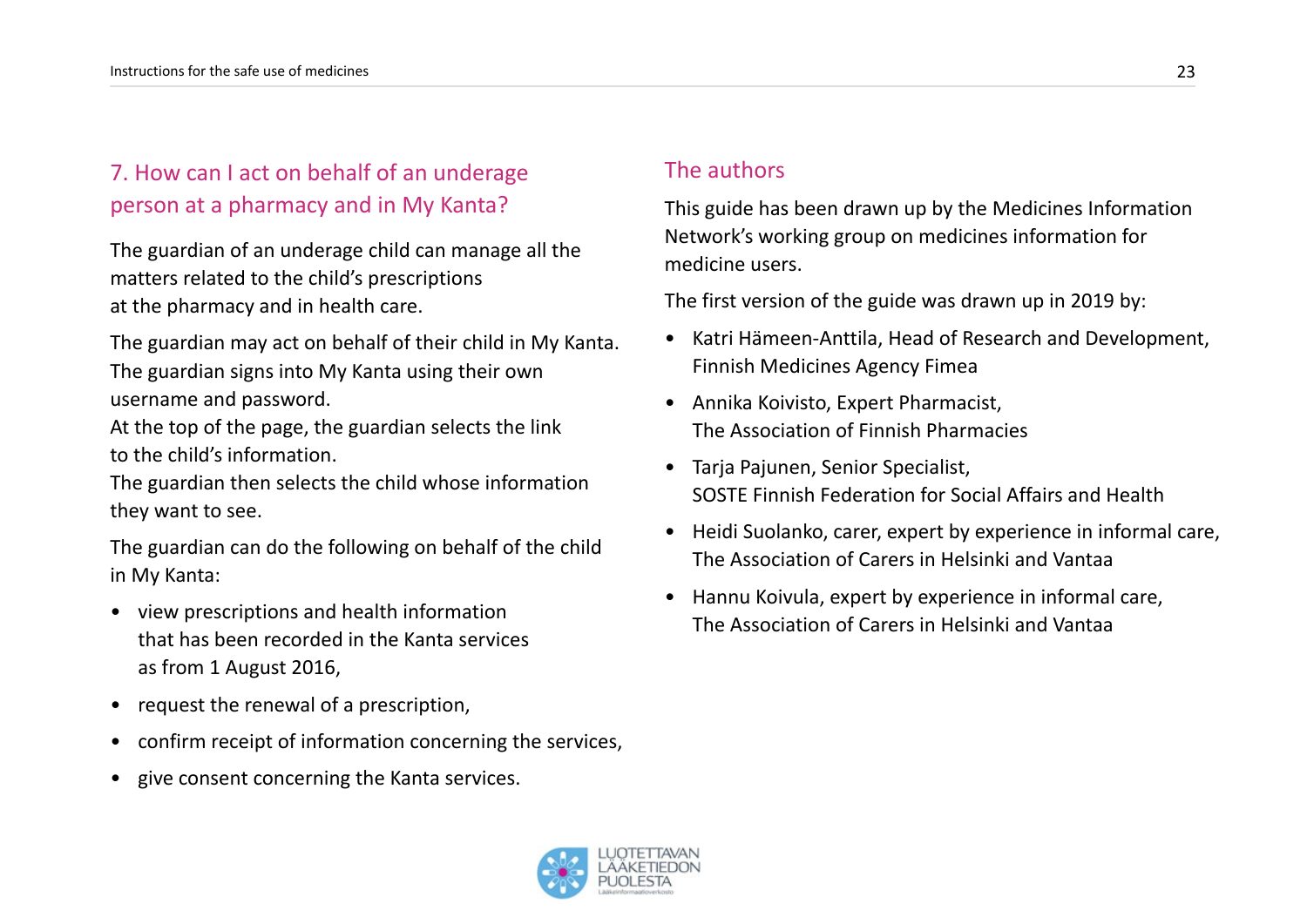### <span id="page-23-0"></span>Links to the different sources mentioned in the guide

- LOTTA checklist for successful medication (in Finnish). Eight questions to help you determine whether your medication is in order: [https://www.fimea.fi/](https://www.fimea.fi/documents/160140/762468/Lotta_kyselylomake_FINAL.pdf) [documents/160140/762468/Lotta\\_kyselylomake\\_FINAL.pdf](https://www.fimea.fi/documents/160140/762468/Lotta_kyselylomake_FINAL.pdf)
- The Terveyskirjasto health library maintained by the Finnish Medical Society Duodecim contains information about the treatments and medicinal treatments of illnesses: [www.terveyskirjasto.fi](http://www.terveyskirjasto.fi) (In Finnish)
- The Current Care Guidelines for patients drawn up by the Finnish Medical Society Duodecim: <https://www.kaypahoito.fi/en/>
- The portal maintained by the Association of Finnish Pharmacies. The portal contains advice on self-care, information about the prices of medicines and about pharmacy services, and a template for drawing up the list of medicines: [www.apteekki.fi](http://www.apteekki.fi) (In Finnish)
- The drug guide in the Terveyskirjasto health library maintained by the Pharmaceutical Information Centre contains information about medicinal products:

#### [https://www.terveyskirjasto.fi/terveyskirjasto/tk.koti?p\\_](https://www.terveyskirjasto.fi/terveyskirjasto/tk.koti?p_teos=far) [teos=far](https://www.terveyskirjasto.fi/terveyskirjasto/tk.koti?p_teos=far)

- Kela's website with information on reimbursements for medicines: <https://www.kela.fi/web/en/medicine-expenses>
- Kela's Medicinal Products Database in which you can search for information about prices and reimbursement: https://asiointi.kela.fi/laakekys\_app/ LaakekysApplication?kieli=en
- The Finnish Medicines Agency Fimea's public website, which contains information about the appropriate use of medicines: [https://www.fimea.fi/web/en/for\\_public](https://www.fimea.fi/web/en/for_public)
- The Medicines Education Portal maintained by the Finnish Medicines Agency Fimea includes basic information on medicines: https://www.tervekoululainen.fi/en/home/medicineseducation/medicines-education-collaboration/
- Lääketalo (House of medicine), developed and produced by the Finnish university hospital districts in the Heal

![](_page_23_Picture_13.jpeg)